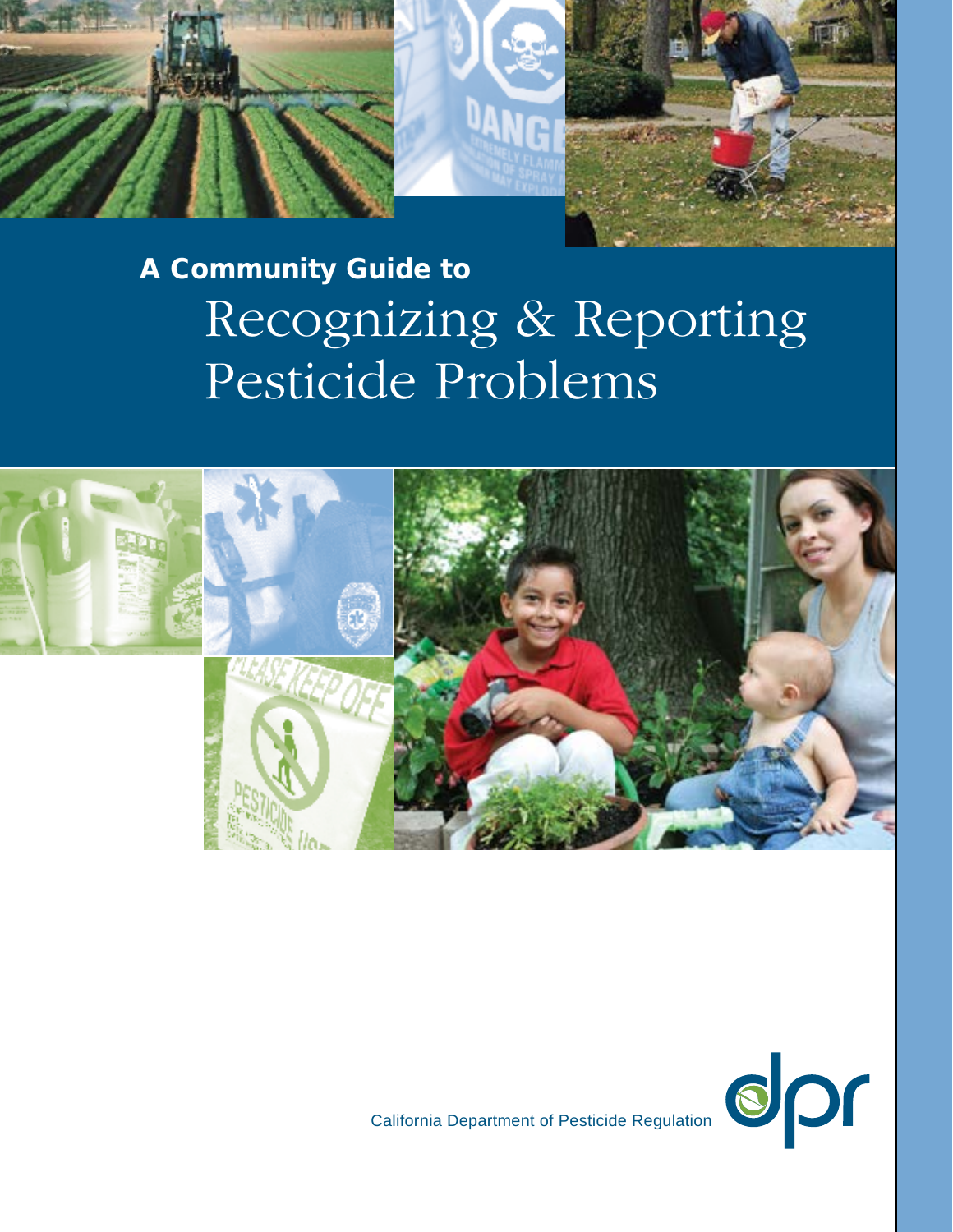

<span id="page-1-0"></span>The Department of Pesticide Regulation (DPR) has prepared this booklet to give people easy-to-understand information about how DPR and the County Agricultural Commissioners control pesticide use in California. We explain how to get help in emergencies and how to resolve pesticide use complaints and concerns. The guide also tells you how to fnd information on pesticide use in your area and the health effects of specifc pesticides. A list of major topics covered is on the next two pages.

We have included many useful phone numbers and Web addresses below and on the inside back cover, including contact information for your County Agricultural Commissioner. You can also look up the Commissioner's number in the government pages of your local phonebook, or by calling our toll-free complaint information line, 1-87PestLine (1-877-378-5463).

### DPR phone numbers, Web site

| Department of Pesticide Regulation www.cdpr.ca.gov |  |
|----------------------------------------------------|--|
| Executive Office/General Information 916-445-4300  |  |
|                                                    |  |
|                                                    |  |
| Central Regional Office 559-243-8111               |  |
|                                                    |  |
|                                                    |  |
|                                                    |  |

# Other useful phone numbers

Contact information for your local Agricultural Commissioner is on the back inside cover, or get the number by calling 1-87PestLine (1-877-378-5463)

National Pesticide Information Center 1-800-858-7378, [npic@ace.orst.edu](mailto:npic@ace.orst.edu) 

Regional Poison Control Center 1-800-222-1222

Want more copies of this guide? Call 916-445-4300 to have a free copy mailed to you, or download it from DPR's Web site, [www.cdpr.ca.gov.](http://www.cdpr.ca.gov)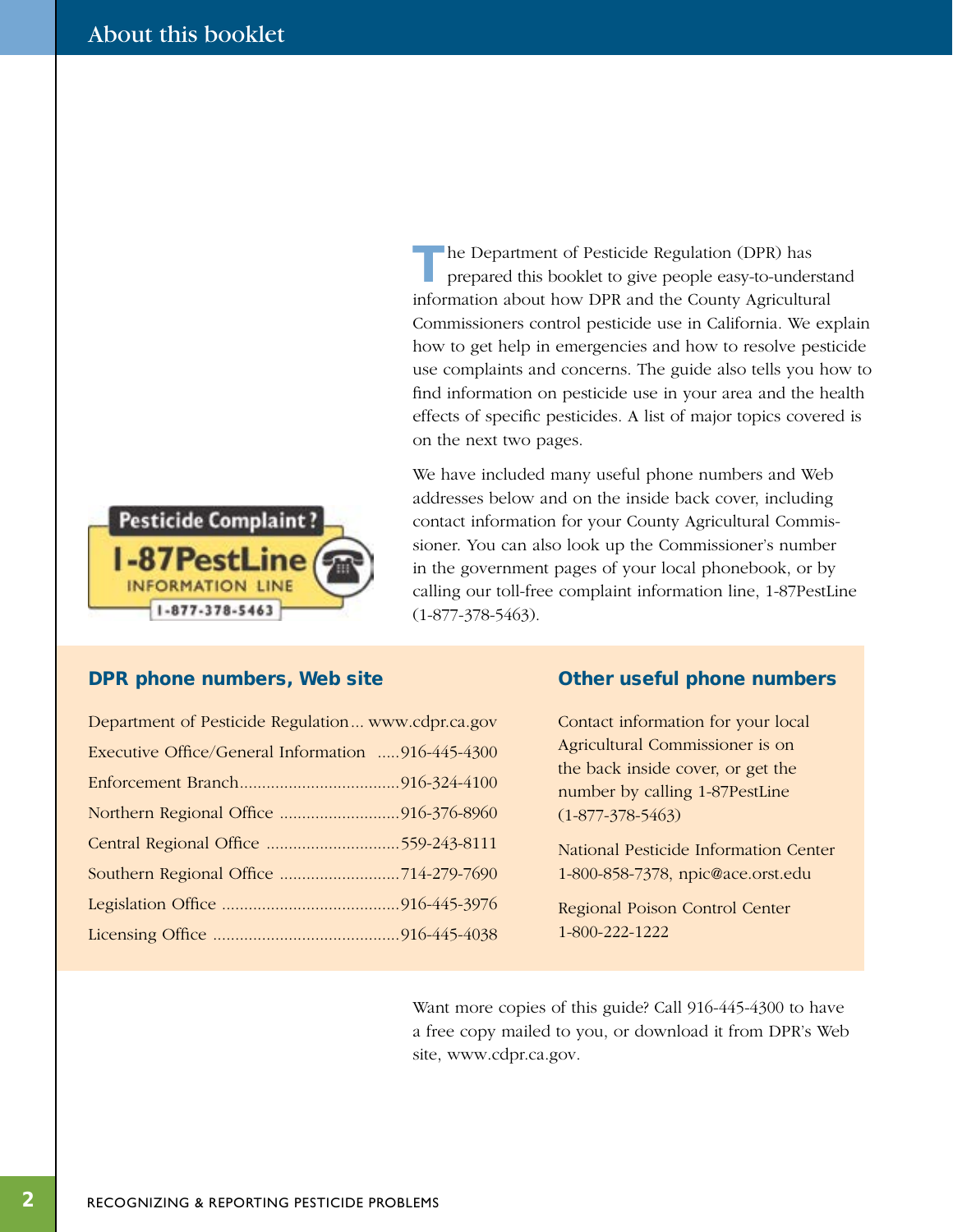# Contents

| Department of Pesticide Regulation contact information  Inside front cover |  |  |
|----------------------------------------------------------------------------|--|--|
| Phone numbers of County Agricultural Commissioners Inside back cover       |  |  |

# [Pesticide Emergencies](#page-4-0)

| What should I do in an emergency caused by pesticide exposure?3              |  |
|------------------------------------------------------------------------------|--|
| What should I do if I think there has been pesticide drift through the air?5 |  |
|                                                                              |  |

# [Using Pesticides in California](#page-8-0)

# [Pesticide Drift](#page-14-0)

| What are the roles of the Department of Pesticide Regulation |  |
|--------------------------------------------------------------|--|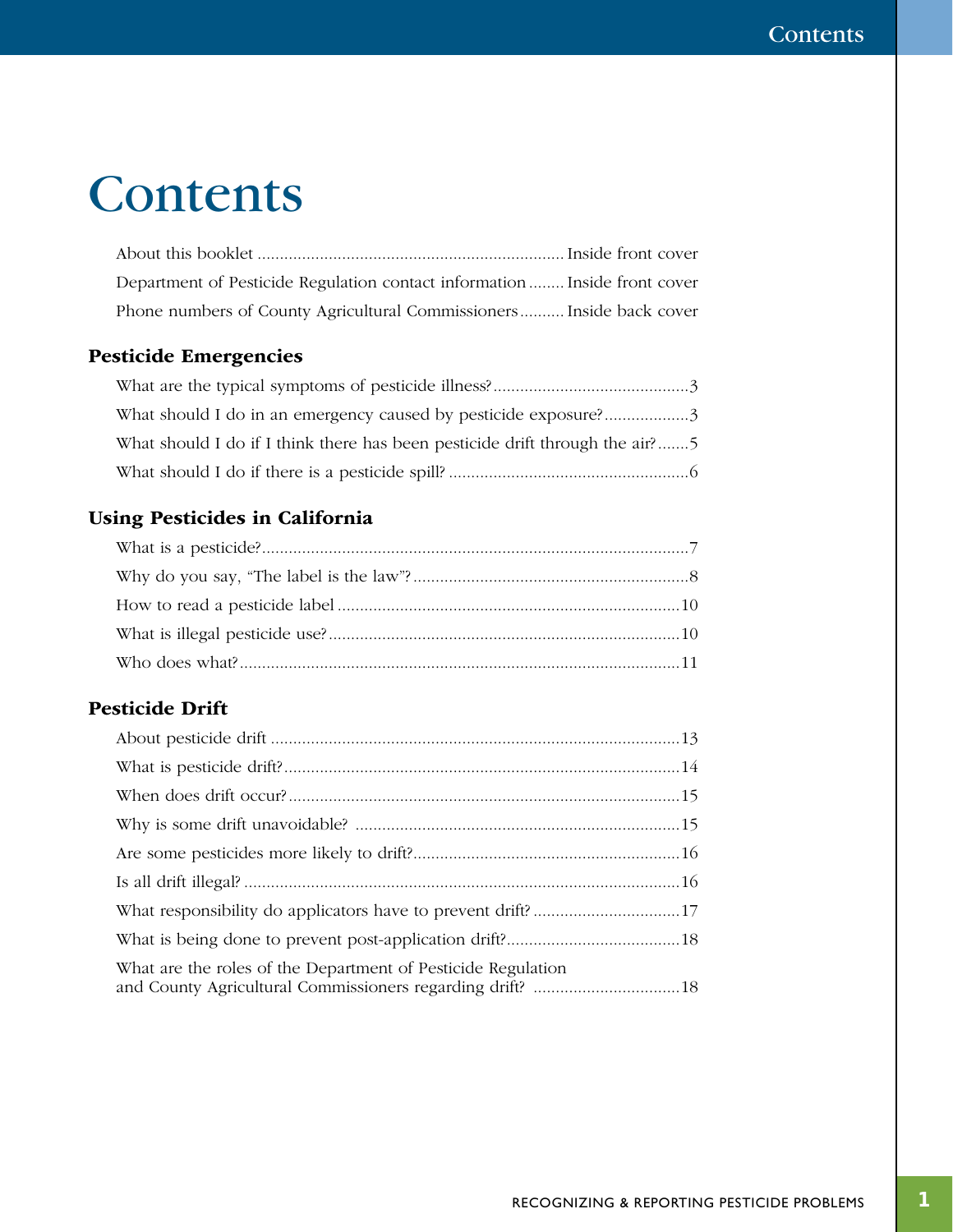# [Pesticide Odor](#page-20-0)

| If I notice a pesticide odor, does that mean |  |
|----------------------------------------------|--|
|                                              |  |

# [Reporting Pesticide Incidents and Illnesses](#page-24-0)

| If I am not satisfied with the results |  |
|----------------------------------------|--|
|                                        |  |

# [Potential Health Effects of Pesticides](#page-28-0)

|--|--|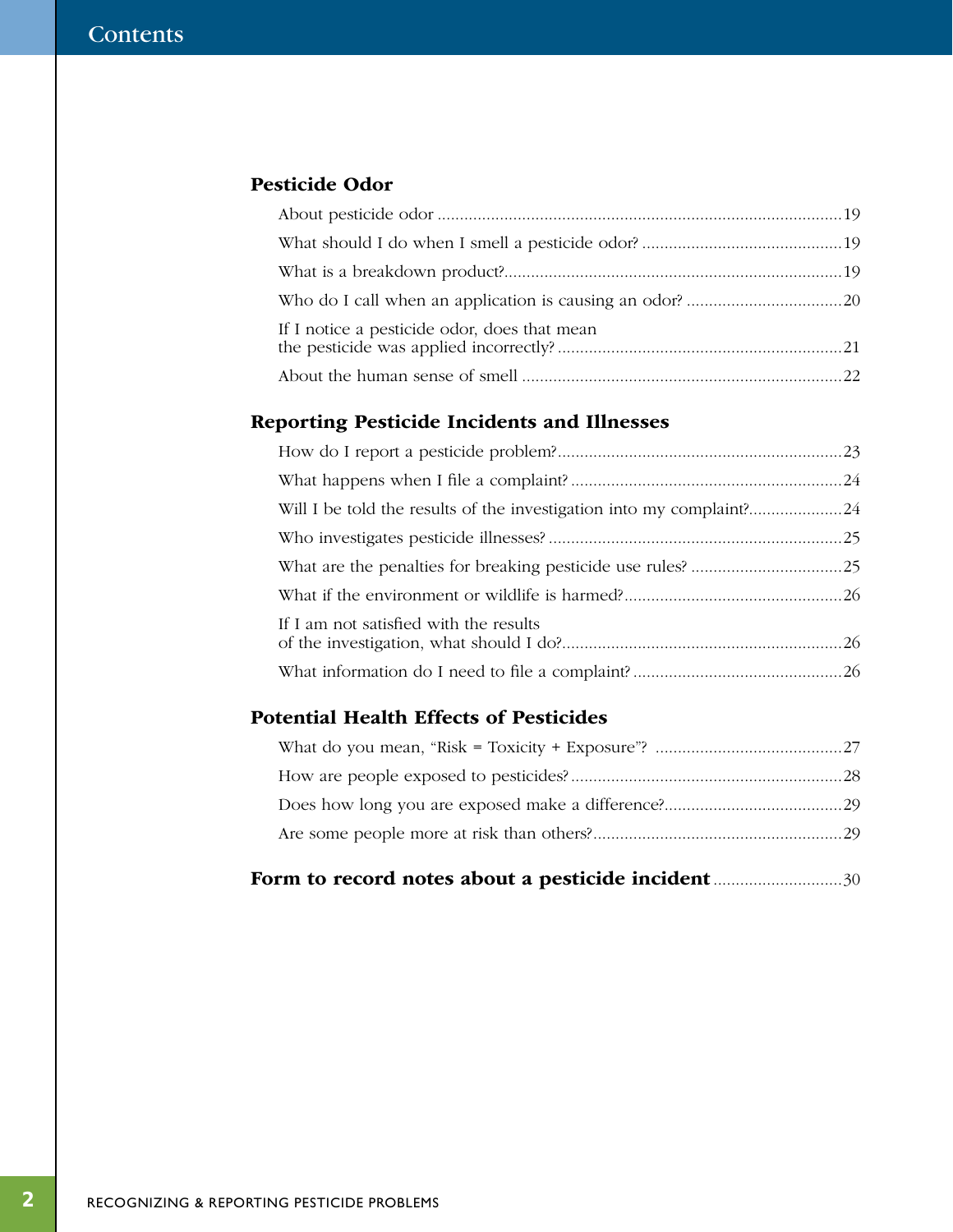# <span id="page-4-0"></span>Pesticide Emergencies

# At a Glance

- $\blacksquare$  If you or anyone else is seriously ill, call 911 for help. In less serious cases, call your doctor or the Poison Control Center, 1-800-222-1222.
- Be sure to tell emergency responders or your doctor that you may have been exposed to a pesticide.
- $\blacksquare$  If you or anyone else is being exposed to pesticide drift, move away from any area where you can smell pesticides.
- $\blacksquare$  To report possible pesticide misuse, call your County Agricultural Commissioner's office. You can get the number and be connected by calling toll-free, 1-87PestLine (1-877-378-5463).

What you should do in an emergency depends on the type of pesticide incident and how serious it is. Taking the right action is as important as taking action right away.

If you or anyone else is seriously ill, call 911 for help. If you feel ill and want to see the doctor or go to the hospital, have someone else drive.

If someone swallowed a pesticide, call for help right away. Do not wait for symptoms to appear and DO NOT MAKE THE PERSON VOMIT. Call 911 or take the person to the nearest emergency medical clinic or hospital.

If the person is unconscious, immediately remove the victim from the source of the exposure, if you can do so without putting yourself or the victim in further danger. Call 911 for emergency help. If possible, have someone

# What are the typical symptoms of pesticide illness?

A pesticide can make you sick if you swallow it, breathe it, or get it on your skin or in your eyes. Your symptoms could be delayed as long as a day. Depending on the pesticide and the amount you were exposed to, you may experience:

- **Flu-like symptoms including** tiredness, headache, or dizziness.
- **N** Blurred vision.

*Sidebar:* 

- Stuffy nose, sore throat or coughing.
- Eye, nose or skin irritation.
- Excessive sweating.
- Vomiting, diarrhea, or stomach cramps.
- Nervousness, confusion, loss of coordination.

In more serious cases, you may:

- Be weak or unable to walk.
- Feel discomfort in your chest.
- $\blacksquare$  Have pinpoint pupils.
- **Foam at the mouth and nose.**
- $\blacksquare$  Have problems breathing.
- **Lose consciousness or even go** into a coma.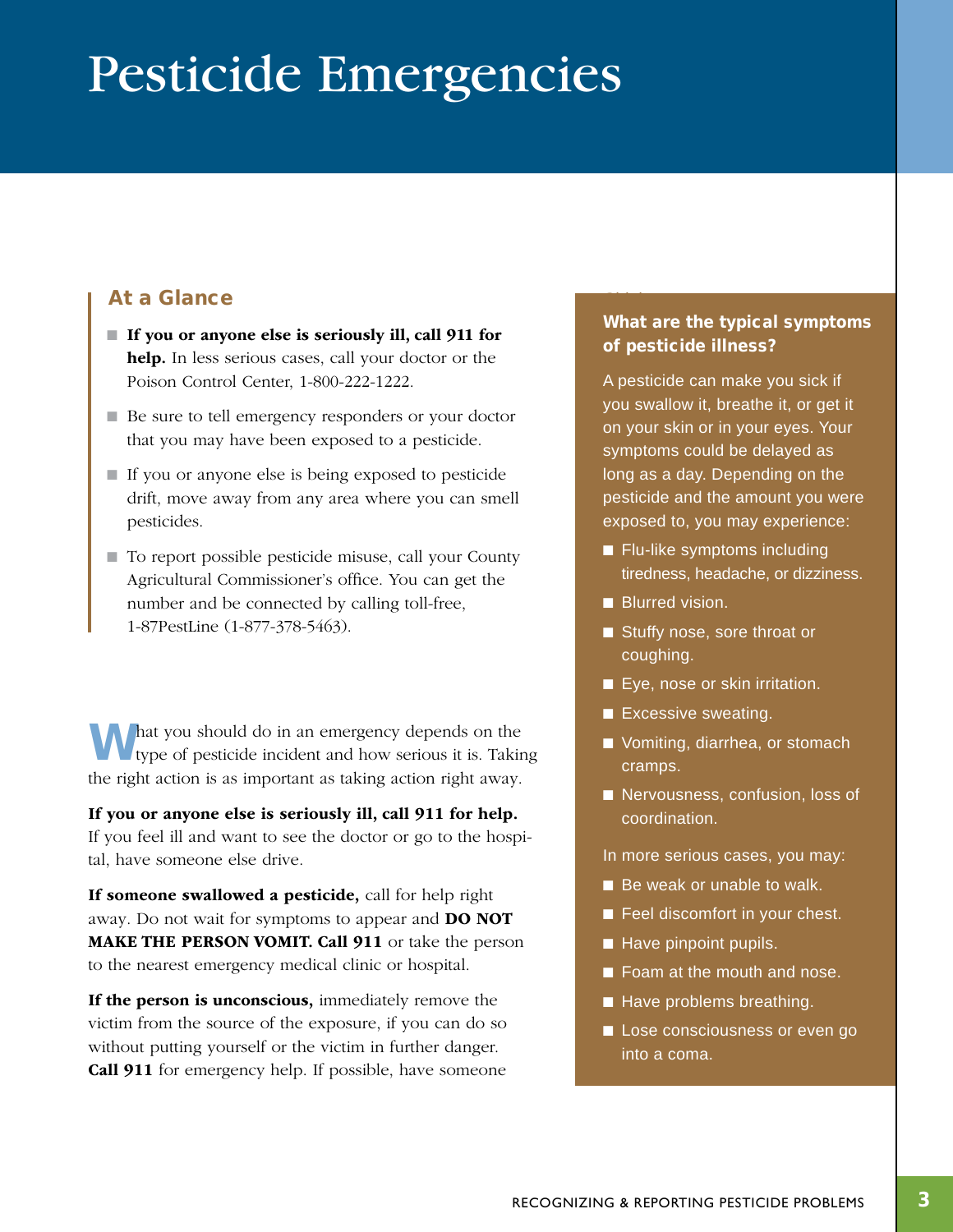#### Your regional Poison Control

Center can give you informa *tion and advice on whether your symptoms may be related to pesti cide exposure. Call 1-800-222-1222. (Interpreters are available in more than 100 languages.) At no charge, the Poison Control Center will give you first-aid information and advise you on what to do next. Have as much information as possible about what happened and, if you know, the pesticide involved.* 

else call while you give frst aid. DO NOT GIVE FLUIDS TO AN UNCONSCIOUS OR SEMI-ALERT PERSON. If the victim is unconscious, do not perform mouth-to-mouth rescue breathing as you may become contaminated yourself. Warn emergency responders that the person may be

contaminated with pesticides.

If the pesticide is on a person's skin, remove their clothing and thoroughly wash their skin with soap and water. Be careful not to contaminate yourself. Dry the person and wrap in a blanket. Put all contaminated clothing in a paper bag and seal it. If you believe the incident was the result of an illegal application, do not wash the clothing. Save it as evidence to give to investigators. If you wash the clothing, keep it separate from other laundry.

If the pesticide got into the eyes, immediately flush with cool water (not too cold or too hot.) Keep the eye open and as wide as possible while fushing for at least 15 minutes. If the person is wearing contact lenses and the lenses did not fush out from the running water, have the person try to remove the contacts AFTER the fushing procedure. (If both eyes are affected, or if the chemicals are also on other parts of the body, have the victim take a shower.) Continue to fush the eye with clean water while seeking urgent medical attention.

If the pesticide was inhaled, remove the person to fresh air if you can do that without danger to yourself. Loosen all tight clothing and keep the victim as quiet as possible while you call for medical assistance.

If the problem is related to home-use pesticides, have the pesticide container with you when you go to a doctor or call Poison Control. Put it in a plastic bag to protect you and others from exposure. The information on the label helps with diagnosis and treatment. Take care in handling pesticide containers to avoid contaminating yourself or anyone else.

Be sure to tell the doctor you may have been exposed to a pesticide and that your symptoms may be related to that exposure. Because many pesticide symptoms are similar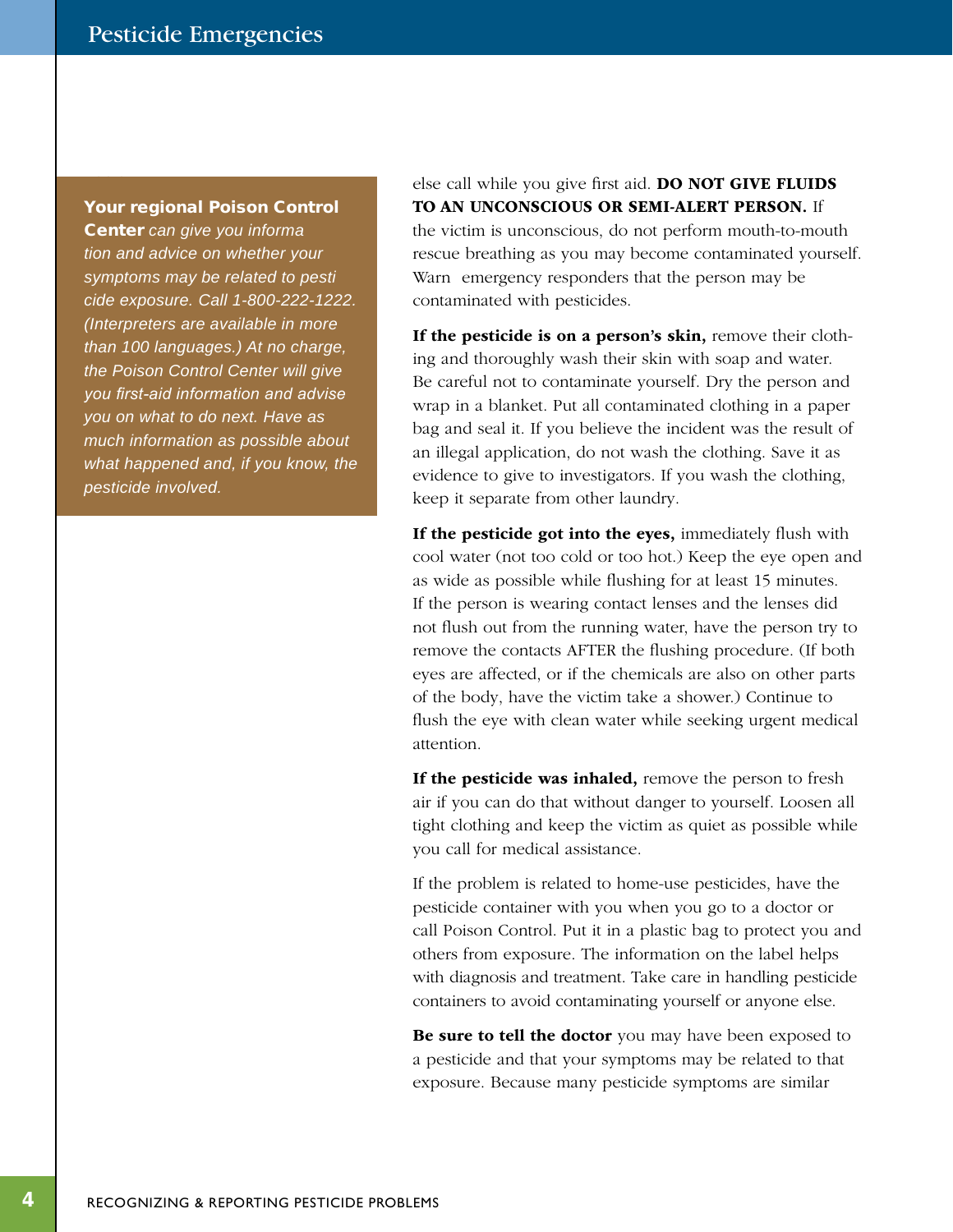<span id="page-6-0"></span>to symptoms of fu or other common illnesses, making a diagnosis is sometimes diffcult. Doctors have access to pesticide experts at the Department of Pesticide Regulation (DPR) by calling 916-445-4222 during business hours. They can also click on "Information for Physicians" on DPR's Web site, [www.cdpr.ca.gov, to](http://www.cdpr.ca.gov) get links to medical information on pesticides.

Remind the doctor that the law requires any suspected pesticide illness to be reported to the county health officer within 24 hours. Information on these requirements and the reporting form are on DPR's Web site, [www.cdpr.](http://www.cdpr)  ca.gov. Click on the "Information for Physicians" link.

# What should I do if I think there has been pesticide drift through the air?

Move away from any area where you can smell pesticides. If people are getting sick, call 911 to get emergency medical help. Call the County Agricultural Commissioner's offce to report what is happening. You can fnd the phone number on the inside back cover of this booklet, in the government white pages of your local phone book, or by calling DPR's toll-free complaint information line, 1-87PestLine (1-877-378-5463). In a non-emergency situation after hours or on weekends, call the non-emergency number for your local police or sheriff's office. (You can find the number in the government pages of your local phone directory.) They will know how to contact the proper authorities.

Drift can be in the form of a spray or a gas in the air. If a liquid spray drifts onto skin, wash with soap and running water for at least 15 minutes. Call the doctor or the Poison Control Center, 1-800-222-1222, for advice on what to do next.

If you are indoors and you smell a pesticide being applied outside or if you think that a pesticide gas is drifting into your neighborhood, stay inside and close all windows, doors, and any other openings. Turn off swamp coolers, air conditioners, and other fans that bring in outside air.

If you are outdoors, move to where you can't smell the pesticide. You may need to move some distance away.



Bring the pesticide container with you when you go to the doctor. The information on the label will help with diagnosis and treatment.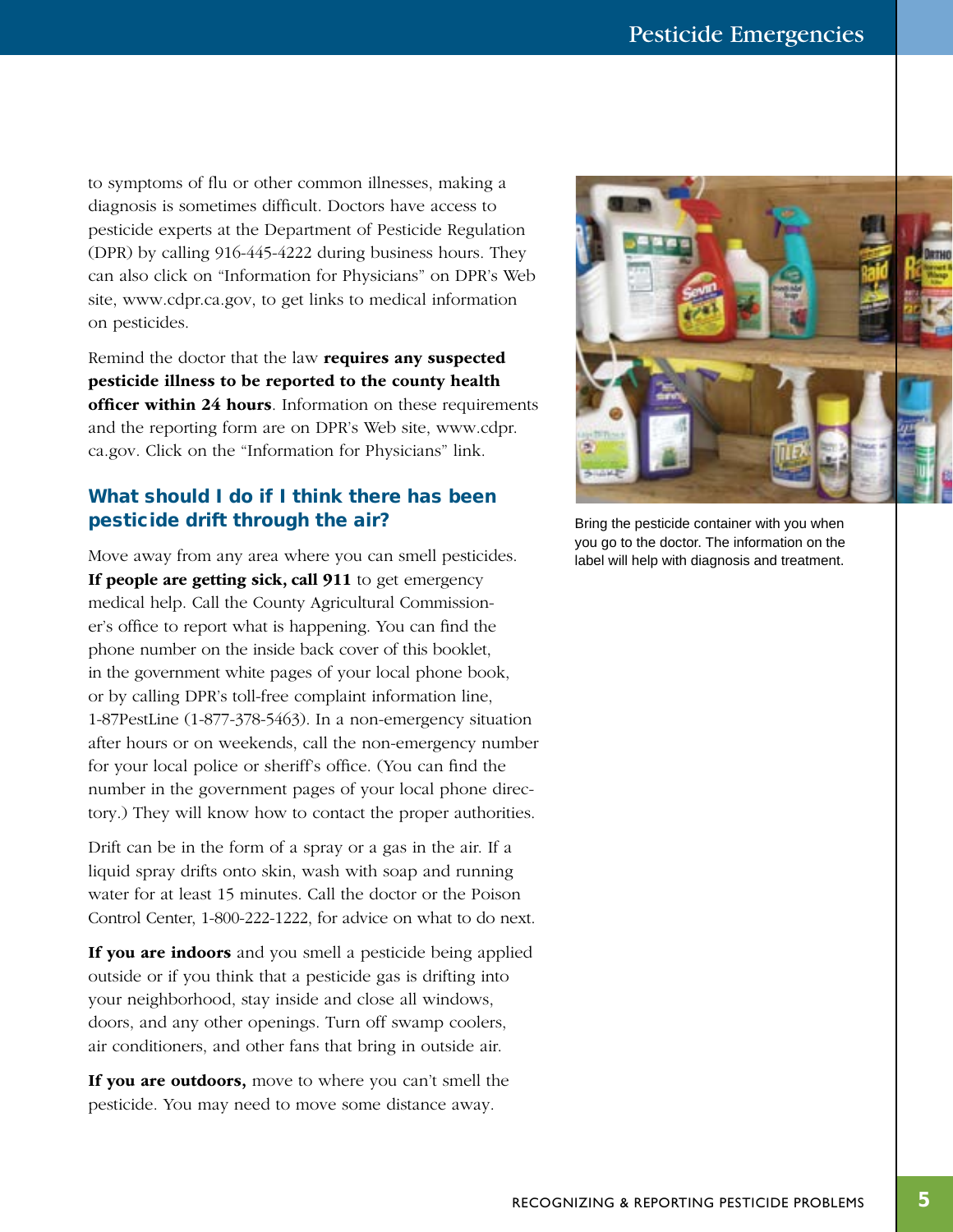<span id="page-7-0"></span>*Sidebar:* 

Fumigants are gaseous pesticides. They are released into buildings (like termite-infested homes) or into stored grain or other food. They can also be injected into the soil and covered with a plastic tarp, applied as a liquid on top of soil and then covered with water, or applied by drip irrigation. Fumigants, being a gas, can drift into neighborhoods near treated fields or buildings. Many (but not all) fumigants have a strong smell or have odor added to them. Some can cause eye irritation before you can smell them.

Do not touch any spray residue on a vehicle, building surface, or other object, and don't wash it off. Call the County Agricultural Commissioner's office. They may want to take samples for their investigation. You can find the phone number on the inside back cover of this booklet, or by calling toll-free 1-877-378-5463 (1-87PestLine).

You can fnd more information on pesticide drift beginning on page 13.

## What should I do if there is a pesticide spill?

# Call 911 if you see an accident involving a vehicle carrying pesticides or a large pesticide spill into a river or onto a road.

Even small pesticide spills can threaten the safety of people, wildlife, and the environment. The danger depends on the pesticide and how much is spilled. With major pesticide spills, it is better to let emergency responders contain and clean up the spill. They have the training and equipment to safely handle such emergencies.

You can clean up a small spill of household pesticides yourself. Do it right away. You don't want a child or pet harmed by spilled pesticide. Don't hose down the spill. Runoff can damage plants or pollute rivers and streams. Instead, sprinkle the spill with sawdust or cat litter and sweep it into a paper bag. You can call your County Agricultural Commissioner or county office of environmental health to ask how to dispose of the bag. The product label may also include disposal information. Many communities have hazardous waste collection facilities for this purpose. Go to www.earth911.com to fnd the one closest to you.

If you spill pesticide on yourself, wash it off immediately with soap and water or as the product label tells you. Remove contaminated clothing and call the Poison Control Center, 1-800-222-1222, for more advice on what to do.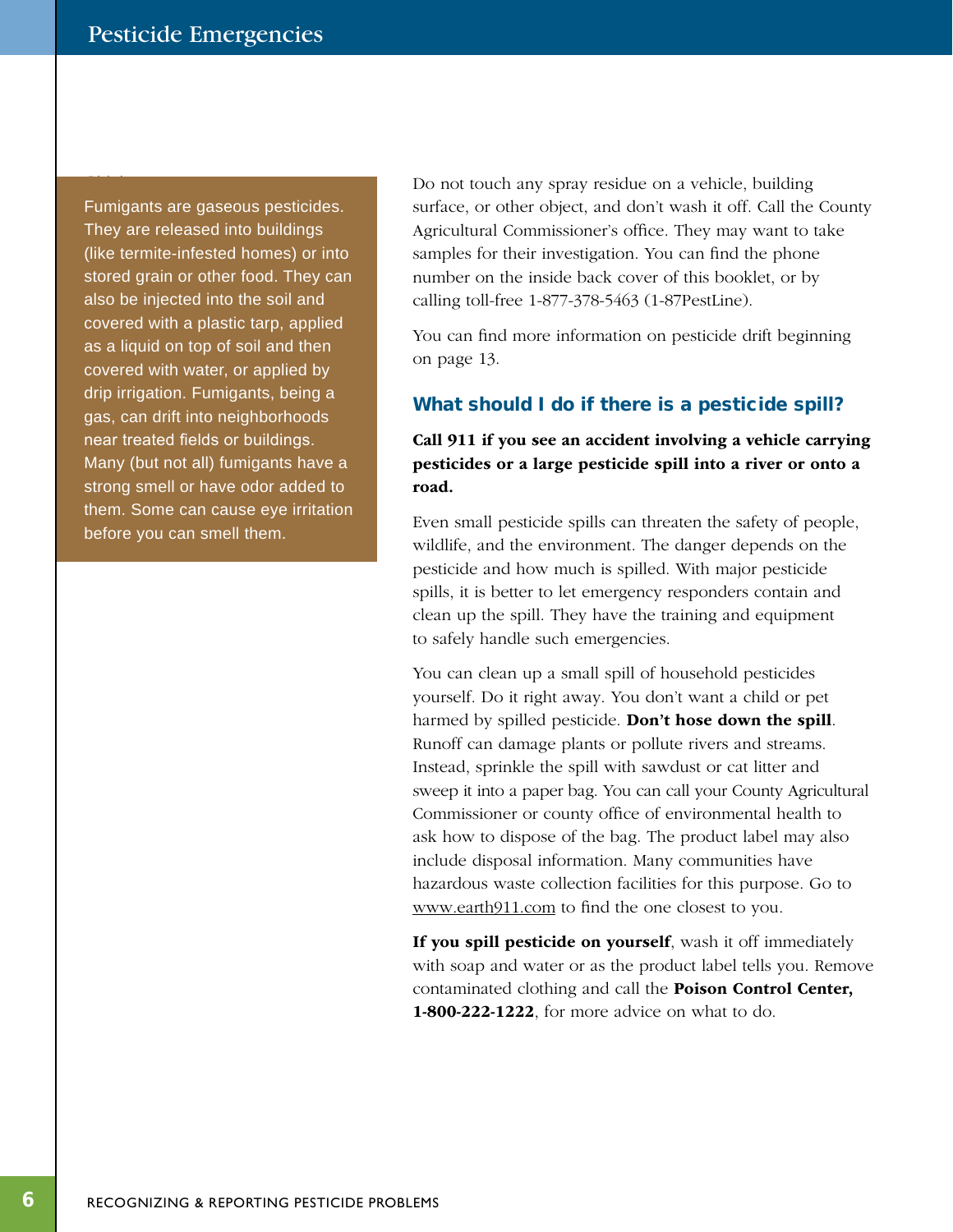# <span id="page-8-0"></span>Using Pesticides in California

# At a Glance

- n Pesticide sales and use are controlled by the California Department of Pesticide Regulation and by County Agricultural Commissioners in each of the State's 58 counties.
- $\blacksquare$  Pesticide labels are your guide to using the product safely. The label is the law. This means that if you don't follow the directions printed on the label, you are breaking the law.
- To report illegal pesticide use, call your County Agricultural Commissioner's office. You can get the number and be connected by calling toll-free, 1-87PestLine (1-877-378-5463).

Pesticides are unique among toxic substances. Most environmental toxins are an unwanted by-product of another process (for example, outfow from a manufacturing plant or emissions from an automobile engine). Pesticides are chemicals *designed* to be toxic to a target pest and *purposely* introduced into the environment to do their job of managing insects, bacteria, weeds, rodents, or other pests.

Farmers use pesticides to control the pests that can destroy or damage food and other crops. Health agencies use pesticides to combat insects and other organisms known to carry disease (like West Nile virus). Hospitals use disinfecting pesticides to destroy viruses and other "germs" on foors and equipment. Many of us use pesticides to control pests in our homes and gardens.

While pesticides can be useful, they can also harm people, animals or the environment if they are misused or used indiscriminately. That is why the most desirable pest control

### What is a pesticide?

*Sidebar:* 

A pesticide is any substance intended to control, destroy, repel, or attract a pest. Any living organism that causes damage, economic loss, transmits or produces disease may be the target pest. Some common pesticides (and their target pests) include:

- $\blacksquare$  Insecticides (that are targeted at insects and other "bugs").
- $\blacksquare$  Herbicides (weeds and other unwanted plants).
- Rodenticides (mice, rats).
- **Nolluscicides (snails, slugs).**
- $\blacksquare$  Repellents (mosquitoes, ticks).
- Disinfectants and sanitizers (bacteria, mildew and other microorganisms).
- Fungicides (plant diseases, molds).

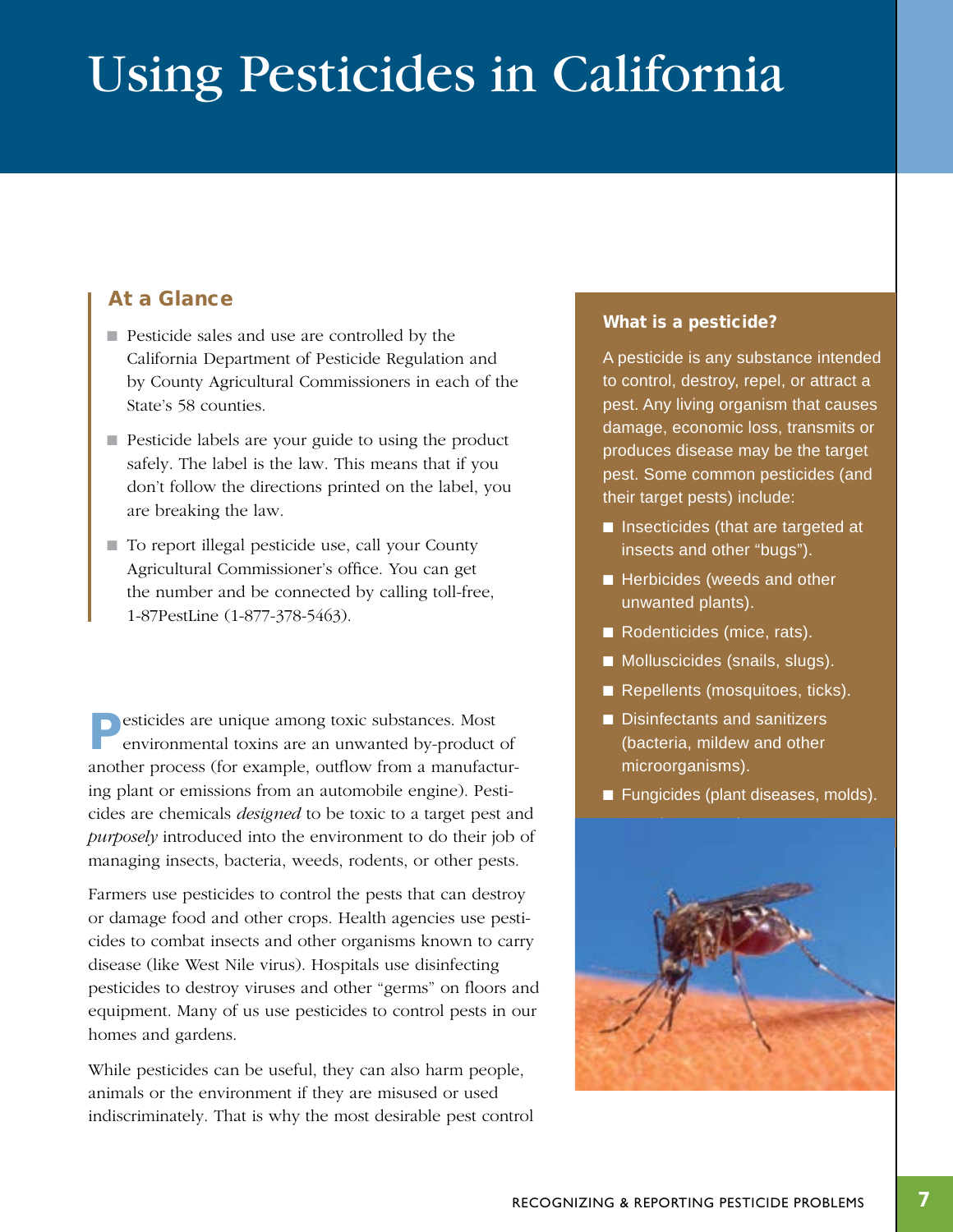<span id="page-9-0"></span>

Mowing your lawn at the proper height and fertilizing at the right times contribute to a more vigorous lawn that can out-compete weeds and resist pests.

Three inches of mulch can prevent weeds.

method is to prevent pests from becoming a problem in the frst place. If prevention doesn't work and pests do become a problem, the next step is to choose the least-toxic method of handling it. You can get rid of weeds, for example, with a mechanical technique (pulling them out), a cultural practice (spreading a mulch over the soil), or an herbicide. If a pesticide is the best solution, make sure the product is designed for your pest problem, and always choose the least-toxic alternative. This stepwise approach is called "integrated pest management," or IPM, and is practiced by many farmers and consumers. DPR encourages everyone to learn about IPM, pest prevention, and least-toxic pest control methods.

You can fnd more information about pest prevention and IPM on DPR's Web site, [www.cdpr.ca.gov. Yo](http://www.cdpr.ca.gov)u can also call your county farm and home advisor at the University of California Cooperative Extension Office. You can find the phone number in the government pages of your local phone directory, or on UC's Web site at [http://ucanr.org/ce.cfm.](http://ucanr.org/ce.cfm) 

Concerned about potential harmful effects of pesticides, California has been active in pesticide regulation since passing its frst pesticide law in 1901. California's Department of Pesticide Regulation and County Agricultural Commissioners work with the federal Environmental Protection Agency to regulate pesticide use. These agencies face an increasing challenge: protect the public, workers, and the environment while allowing the use of chemicals to manage pests. Regulators need help to make sure we have safe and sensible pesticide rules – and to make sure pesticide users follow those rules.

### Why do you say, "The label is the law"?

A simple rule: every pesticide product must have a label. The federal label law is strict. The label must describe:

 $\blacksquare$  The pesticide's active ingredients (the chemicals that do the work).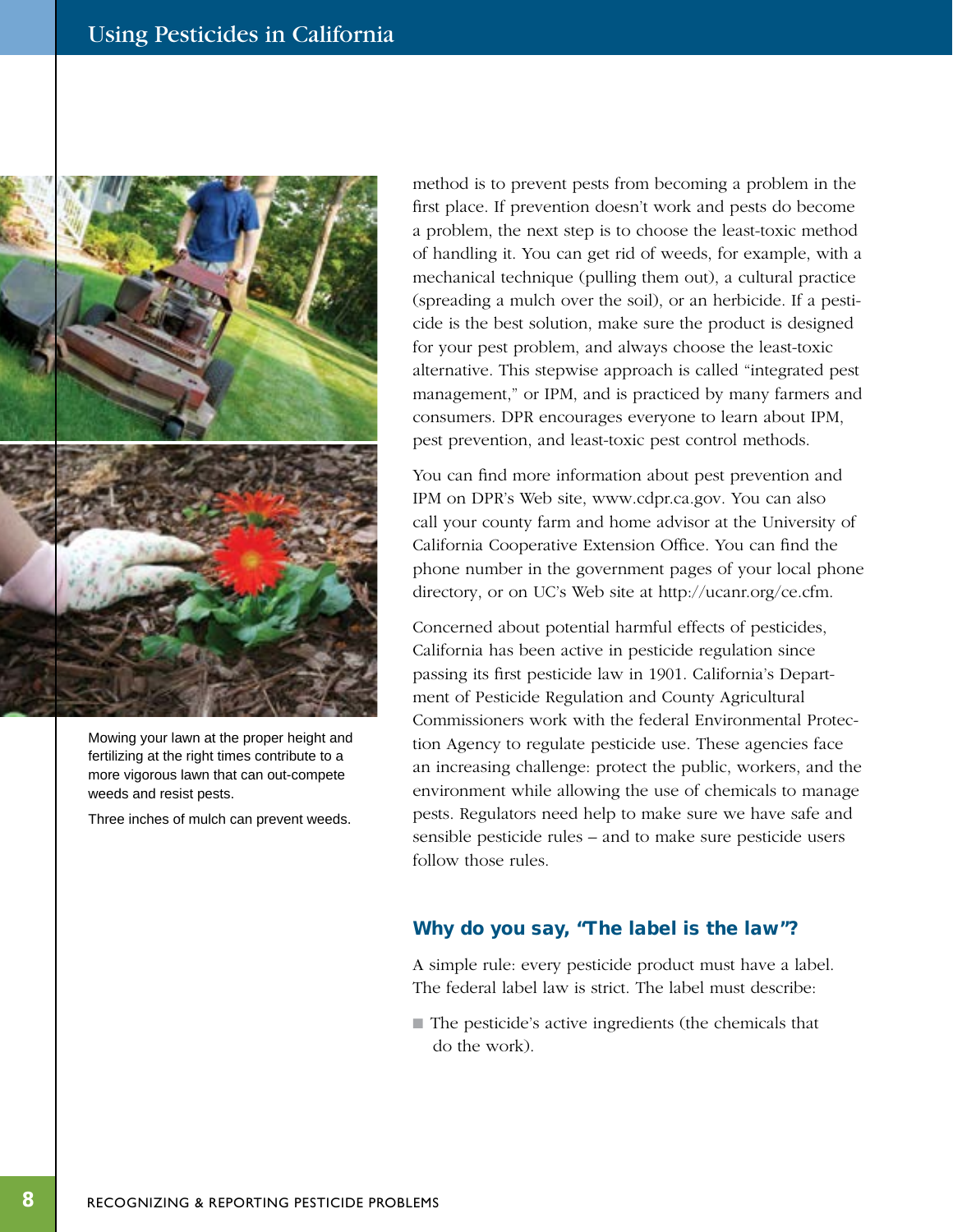- <span id="page-10-0"></span> $\blacksquare$  The target pests (the pest the product is designed to control).
- $\blacksquare$  Instructions telling users how to make sure the pesticide is applied only to the target pests.
- Information about possible harmful effects from shortterm exposure (the product's acute toxicity).
- Precautions the person applying the pesticide should take to protect themselves, other people, and the environment.

Whether the person using the pesticide is a professional applicator, a farmer, or someone in their own home and garden, he or she must read and follow all directions and safety measures stated on the product label. The label is the law.

## Read the label first

The pesticide label is your guide to using pesticides safely and effectively. It contains information you should read and understand before you use a pesticide product. For how to read a pesticide label, go to www.cdpr.ca.gov, click "Consumer Fact Sheets."

That label is your main source of information on how to use the product correctly, safely, and legally. Using a pesticide in a way that is different from what the label says is against both federal and State laws. In California, farmers and other professional pesticide users must also follow extra rules contained in State regulations or required by County Agricultural Commissioners.

NOTE: Most labels do not include information about symptoms you may experience if you become ill from pesticide exposure. Two sources of information are the National Pesticide Information Center (toll-free 1-800-858-7378) or your regional Poison Control Center, 1-800-222-1222.

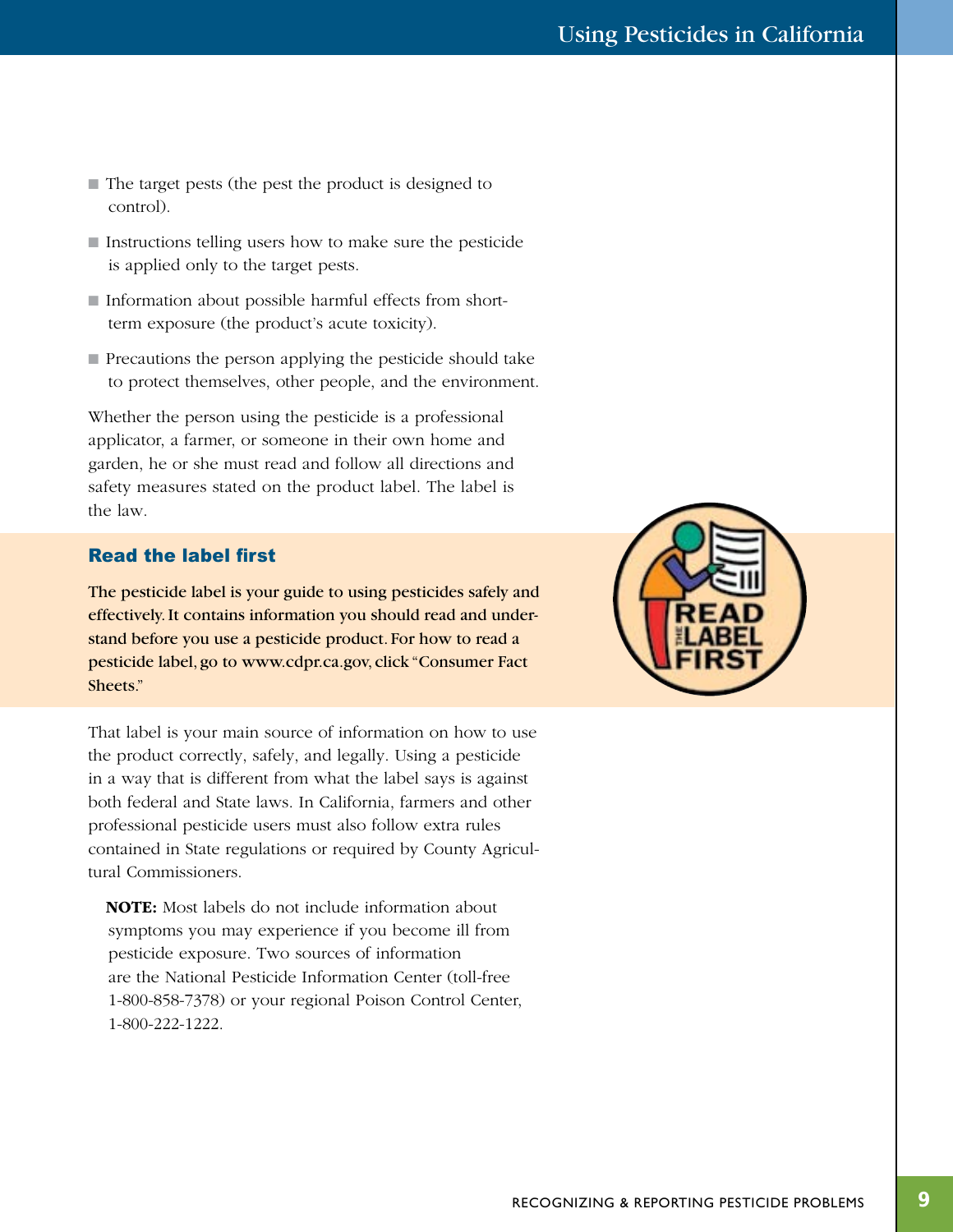

Product labels use three signal words, *Danger*, *Warning* or *Caution* to tell you the potential hazard of a pesticide. Read the label carefully to find out how to use the product safely.

### How to read a pesticide label

Labels use three signal words, *Danger*, *Warning*, or *Caution* to show how dangerous a pesticide can be to people who are overexposed on an acute (that is, short-term) basis. Signal words do not provide any information about potential problems with long-term exposure.

The signal words tell you the potential hazard of active ingredients and other substances (such as solvents) contained in pesticides. The signal word is based on laboratory tests on animals that indicate the potential effects if the pesticide is eaten, swallowed, inhaled, or gets on skin or in eyes.

Pesticides with the signal word *Danger* are the most toxic or dangerous. Often, they will also have the word Poison and the skull-and-crossbones on the label.

The signal word *Warning* is applied to less toxic pesticides that pose a specifc hazard to people, such as severe skin or eye injury, or a particular danger to the environment.

Pesticides with the signal word *Caution* are the least toxic to people and are generally less dangerous. But still handle them carefully, and always follow the label instructions.

Any substance – whether a pesticide, household cleaner or over-the-counter medication – can be dangerous if not used correctly.

# What is illegal pesticide use?

An illegal use occurs when someone doesn't follow the directions on a pesticide label or doesn't obey California's rules. Anyone who uses a pesticide illegally can be fned or criminally prosecuted. This applies even to people using pesticides in their own homes or gardens. Farmers who break the rules can also lose their permits to apply restricted pesticides.

Businesses treating property must give the property operator information about the chemicals they will use and have the owner's permission to treat the property. For some pesticides, rules require neighbors be informed that a permit has been issued and be given an opportunity to get more information.

10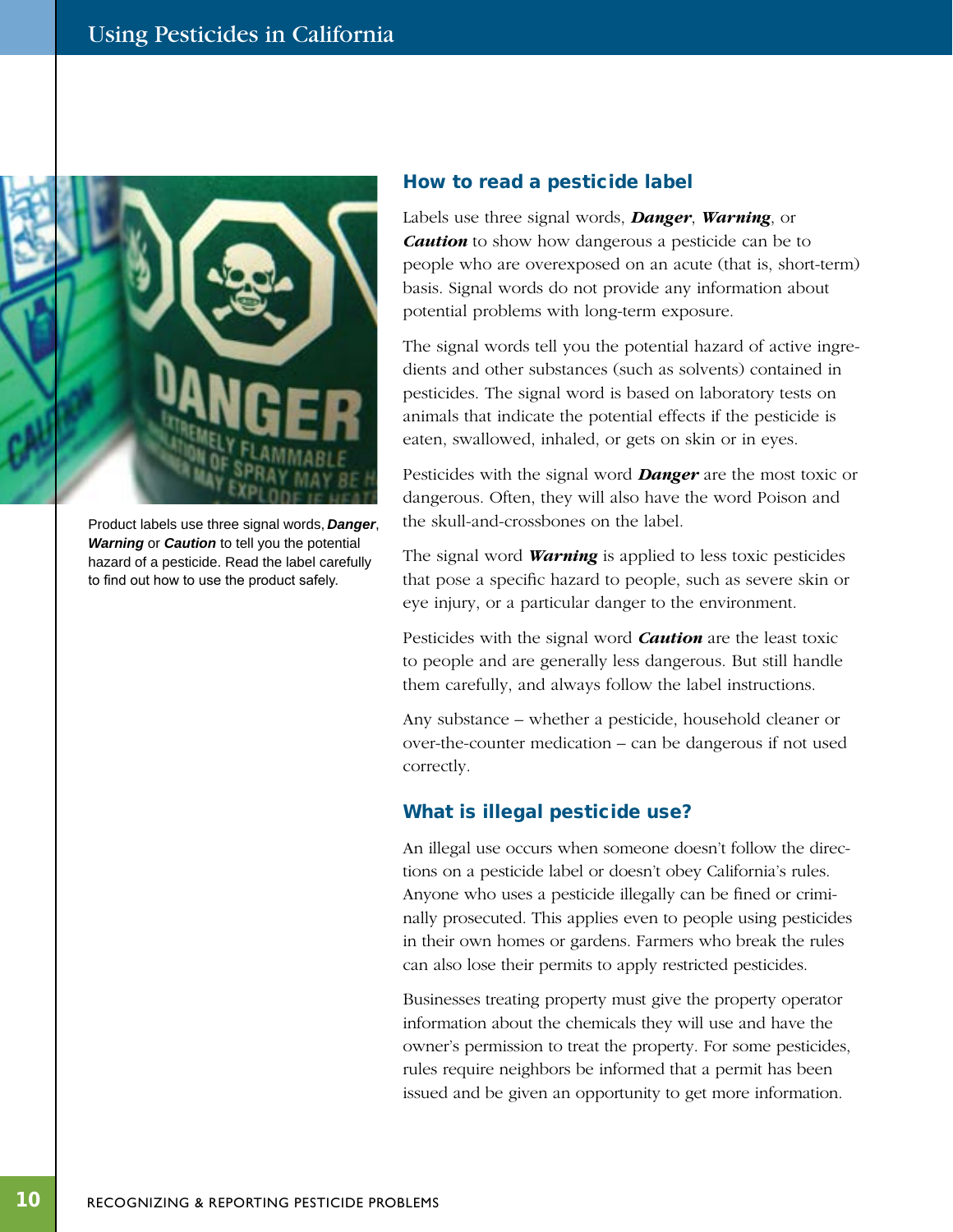<span id="page-12-0"></span>The County Agricultural Commissioner from the affected county decides if someone using pesticides has broken the law. The Department of Pesticide Regulation, which oversees the work of the County Agricultural Commissioners, also prosecutes some cases.

Under California law, controls on pesticide use begin before an application and continue after it is over. For example, if a rule requires that, after application, tarps be kept over a building, ignoring the rule would be illegal. Similarly, if an applicator does not get a permit before using a restricted pesticide, that would be an illegal use. And if during an application, a person applying the pesticide breaks the rules that, too, would be illegal. Any time someone using a pesticide injures people or the environment, they have broken the law and can be fned or prosecuted criminally.

# Who does what?

Pesticide sales and use in the United States are controlled by government agencies working cooperatively at the national, state, and local levels.

### U.S. Environmental Protection Agency (U.S. EPA)

- Evaluates and registers (licenses) new pesticides before use anywhere in the U.S. Also evaluates and re-registers older pesticides.
- Determines the wording on pesticide labels.
- Sets the allowable levels of pesticide residue ("tolerances") in fresh produce.
- n Oversees import and domestic manufacture of pesticide products.
- $\blacksquare$  Sets minimum standards for enforcement of pesticide laws by the states.

#### California Department of Pesticide Regulation (DPR)

- Evaluates and registers new pesticides for use in California (after U.S. EPA registration).
- $\blacksquare$  Monitors potential health and environmental impacts of previously registered pesticides.



Anyone who uses pesticides – whether a farmer, professional pest control company, your neighbor, or you – must follow the law and the pesticide label and be careful to avoid harming themselves, anyone else or the environment.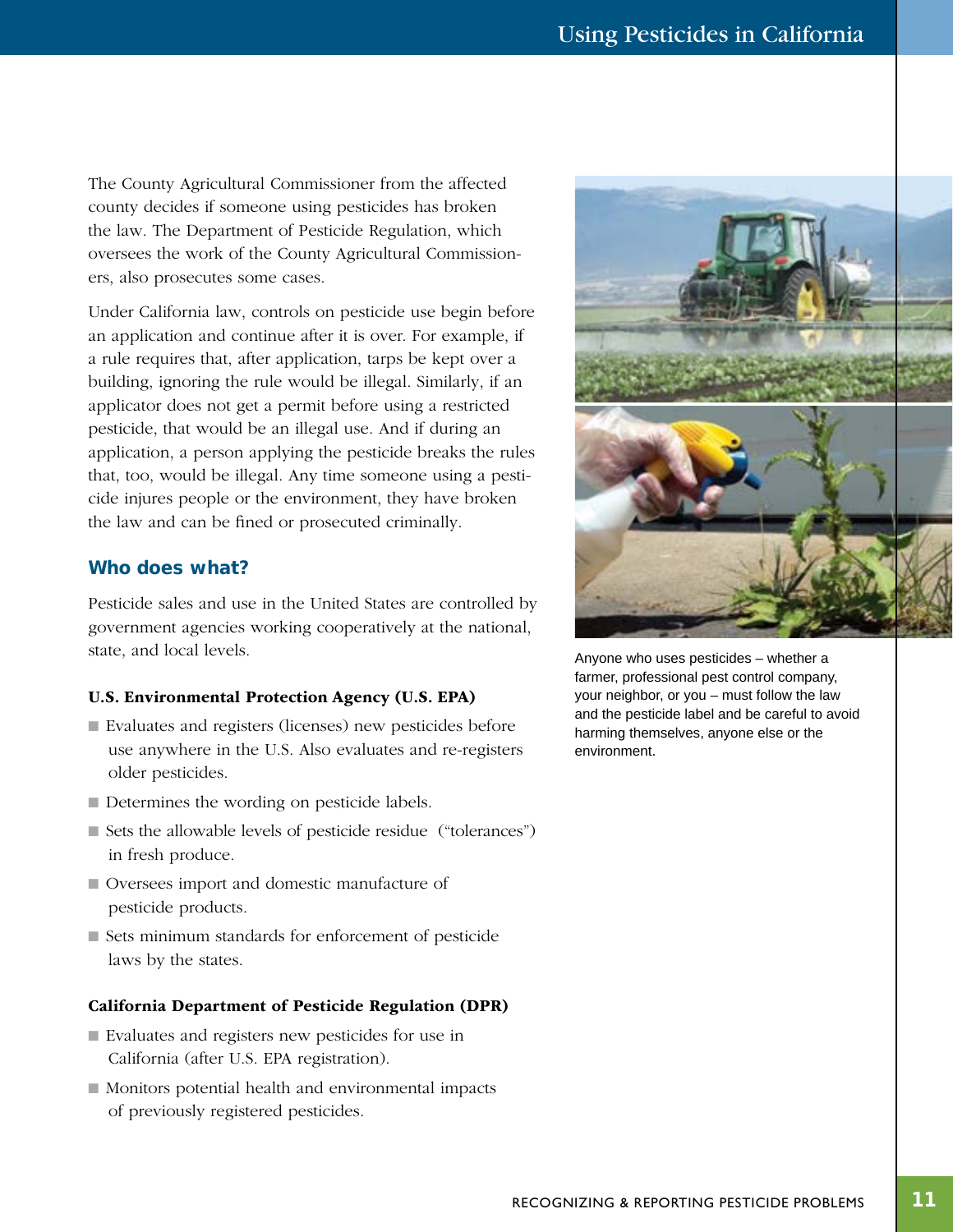- Does comprehensive assessments of pesticide risks to all populations (workers, children, other sensitive groups) from exposure via air, water, and food, and in the home and workplace.
- Licenses people who make recommendations on pesticide use, and pesticide dealers and brokers. Licenses professional agricultural applicators and businesses and ensures they are adequately trained. (The Structural Pest Control Board licenses companies that apply pesticides to homes and other structures.)
- Determines practices to ensure a safe pesticide workplace.
- $\blacksquare$  Sets statewide policies for pesticide enforcement. Oversees local enforcement officials.
- $\blacksquare$  Reduces pesticide risks by encouraging use of alternative pest management strategies.

County Agricultural Commissioners in all 58 counties are responsible for local enforcement of laws and regulations regarding pesticide use. They:

- Investigate pesticide incidents and illnesses, and impose fnes and other penalties if laws have been violated.
- Collect pesticide use reports. California requires full reporting of all agricultural pesticide use.
- $\blacksquare$  Evaluate proposed use of the most potentially hazardous pesticides ("restricted materials"), issue permits for these uses, and impose restrictions as appropriate.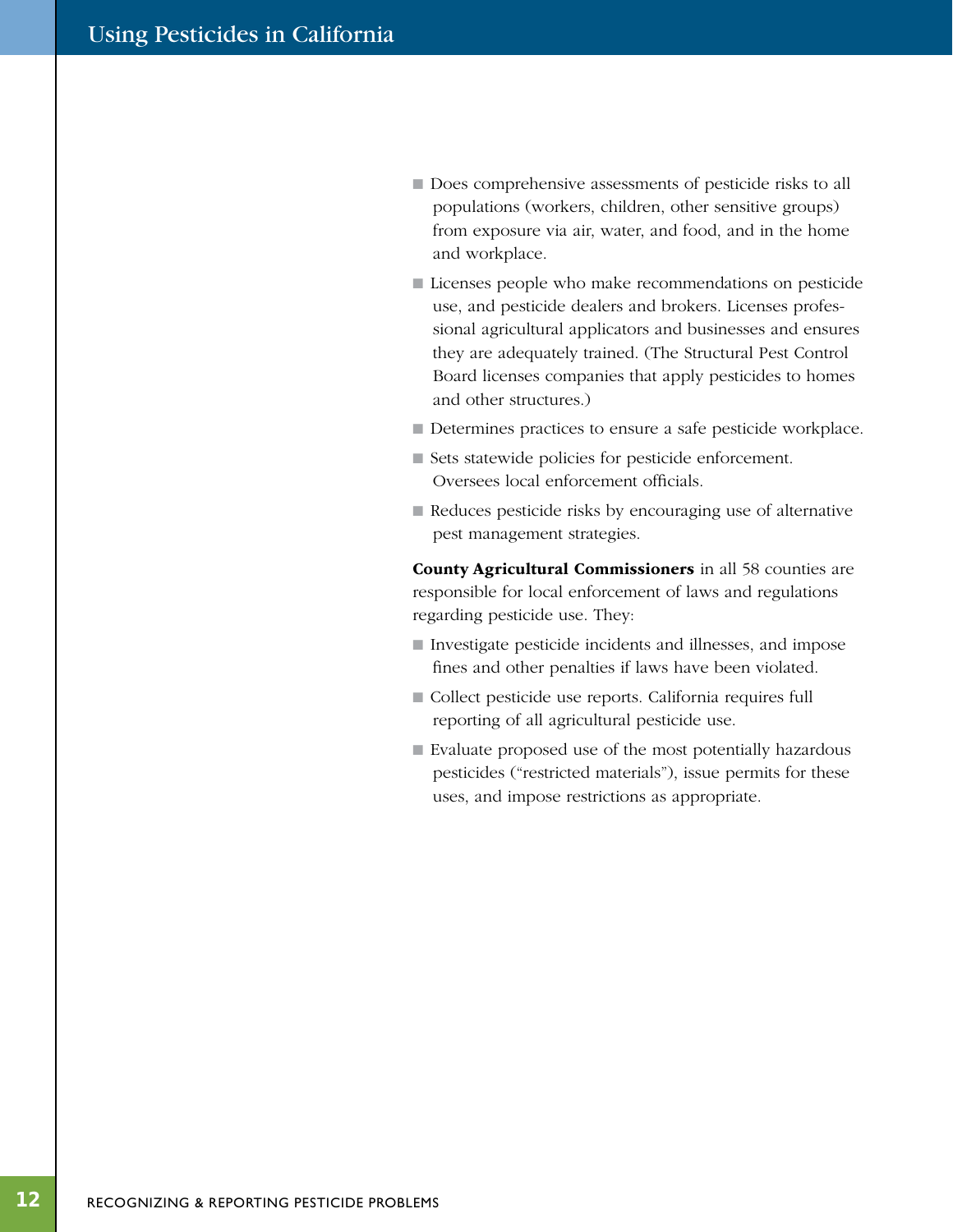# <span id="page-14-0"></span>Pesticide Drift

# At a Glance

- $\blacksquare$  If people are ill and it is an emergency, call 911.
- $\blacksquare$  If you believe that drift has occurred and has harmed people, plants, or the environment, call your County Agricultural Commissioner, who will look into your complaint. The number is on the inside back cover of this booklet. You can also get the number by calling DPR's complaint information line, 1-87PestLine (1-877-378-5463).
- Drift can be noticeable as a cloud of pesticide spray or dust, or can be invisible and odorless.
- $\blacksquare$  If you believe you have been exposed to spray drift and have health-related questions, you should contact the doctor or the Poison Control Center, 1-800-222-1222.

 $\blacksquare$  e expect pesticides, when applied, to reach a specific target and remain there. That is the goal of all pesticide applications. Application equipment is built for that purpose. It's the focus of applicator training. When a pesticide product goes where it is not needed or wanted, it may endanger the safety and health of people, injure desirable plants and animals, and affect environmental quality.

Scientists recognize that almost every pesticide application produces some amount of drift off the target area. Not all drift may be harmful or illegal. How much a chemical may drift and whether it is harmful depends on such factors as the formulation of the product, the amount used, the application method, the weather, and – most critically – decisions by the applicator.



If pesticide drift is making people sick, call 911 right away.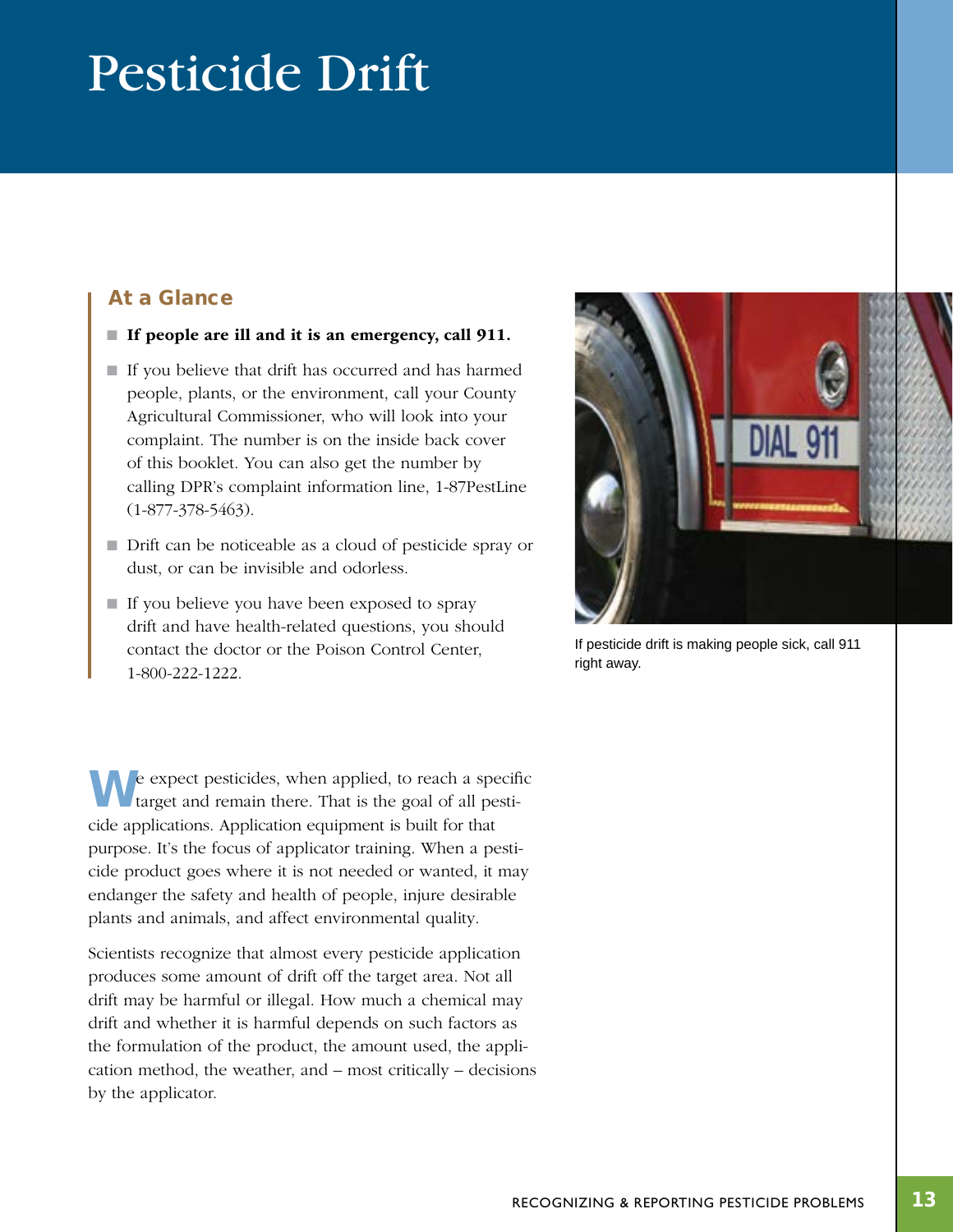<span id="page-15-0"></span>

Drift can occur from residential and household pesticide applications, too. It can even happen indoors.

Because some drift can occur with any application (and may be in amounts too small to affect people or property), the laws focus on preventing substantial drift.

### What is pesticide drift?

Drift is the movement of a pesticide through the air away from the intended target. This drift can be in the form of mist, particles, or vapor (gas). It isn't limited to agricultural activities. Drift can occur when a neighbor sprays pesticides in his garden. It can even occur indoors. Air currents created by heating, cooling, and ventilation systems can pick up and spread pesticides you use in your house.

Pesticide drift was originally thought to occur only when applications were not done properly, and pesticide drifted away from the target, harming people or property. Laws and regulations governing pesticide application were written with this kind of illegal, harmful drift in mind.

As we learned more about how chemicals move through air, we found out that pesticides could drift whether or not those using the pesticides are following the rules. As now used, "drift" refers to any off-site movement of a pesticide – not just to illegal applications. Off-site movement often depends on factors like weather, the application site, or the pesticide used. It can happen when traces of pesticide from one or several legal applications accumulate and remain in the surrounding air. The residues in air are usually (but not always) below the level of health concern.

Measuring and evaluating this kind of low-level off-site movement requires scientifc monitoring and study, which we at DPR do in collaboration with Cal/EPA's Air Resources Board and the Offce of Environmental Health Hazard Assessment. If we fnd that drift is harming health, we review the pesticide rules and change them as necessary to protect people. County Agricultural Commissioners enforce these rules.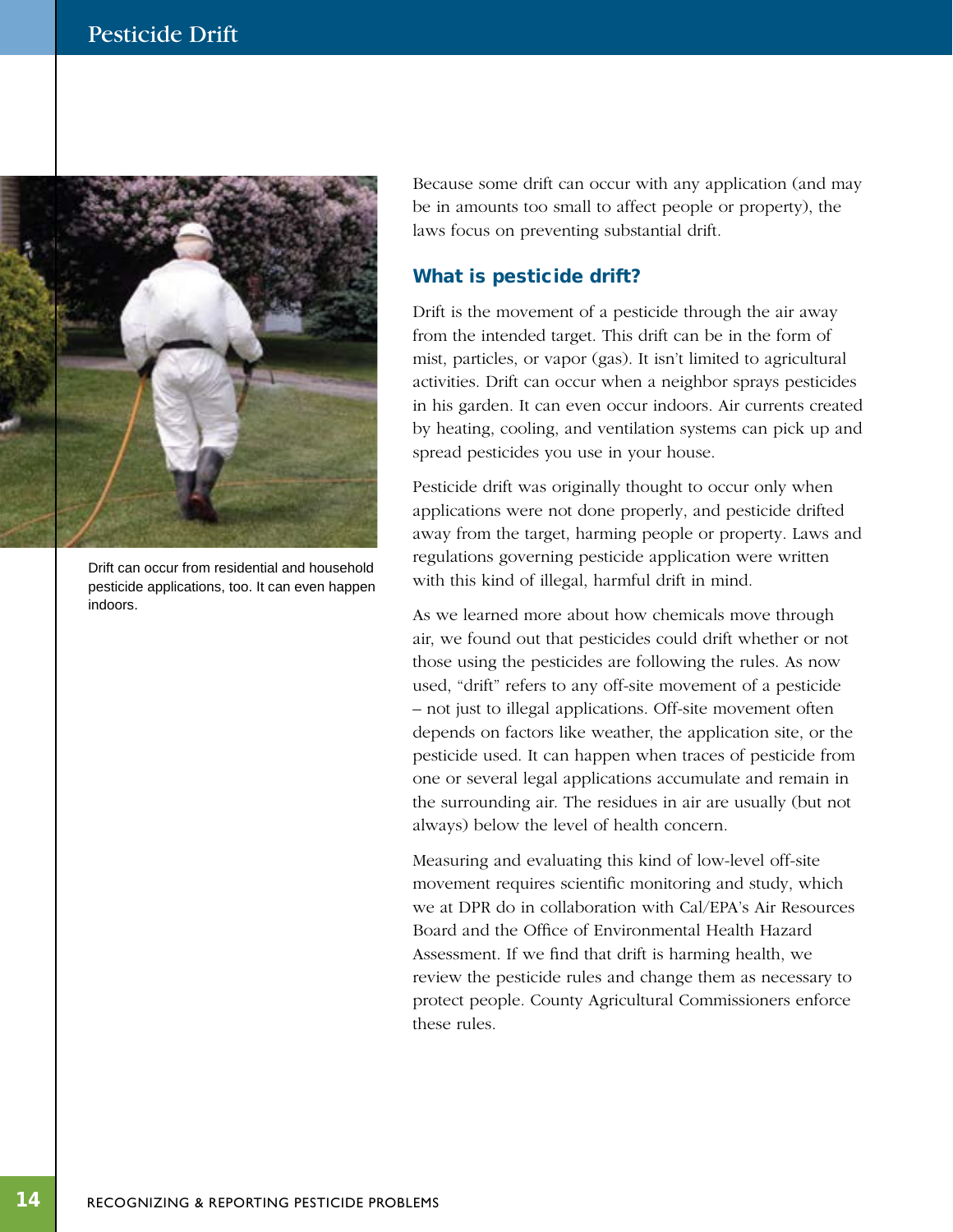## <span id="page-16-0"></span>When does drift occur?

Drift isn't limited to the period during or immediately after an application. It can occur hours or even days later. For ease of explanation in this booklet, we will divide drift into two categories: spray drift, and post-application drift.

"Spray drift" describes drift that occurs during or shortly after the pesticide is applied. It often occurs when wind or application equipment blows the pesticide off the intended site. Spray drift can be in the form of liquid droplets, dust particles (if the pesticide was applied as a dust), or vapor. Vapor can be formed as a liquid or oil dries, or it can be drift of a pesticide that is already a gas (such as a fumigant).

"Post-application drift" occurs after an application is completed. Post-application drift may be the result of an illegal application; for example, an applicator may neglect to follow fumigant application rules. (Fumigant pesticides can escape quickly from application sites and cause problems, resulting in illegal drift.)

On the other hand, post-application drift may also occur with correct applications. Days or even weeks after application, pesticides can evaporate ("volatilize") into a gas. Low levels of pesticides may be carried long distances by air currents.

Vapor drift from a legal pesticide application is sometimes diffcult to predict. It depends on factors like what the weather will be even days after the application. Also, some pesticides evaporate more easily than others, as do some different formulations of the same pesticide.

### Why is some drift unavoidable?

The air that surrounds this planet carries vapors and particles long distances. Rain clouds, for example, move with the wind over long distances. Think about how you can smell the disinfectant in your bathroom long after you've cleaned. The same thing happens with pesticides; some amount will drift off target, even though the amount may be very small.

Because pesticides can drift, applicators are legally required to take all possible measures to make sure that any off-site



Although some pesticide may move off target in any application, applicators can and must prevent harmful drift.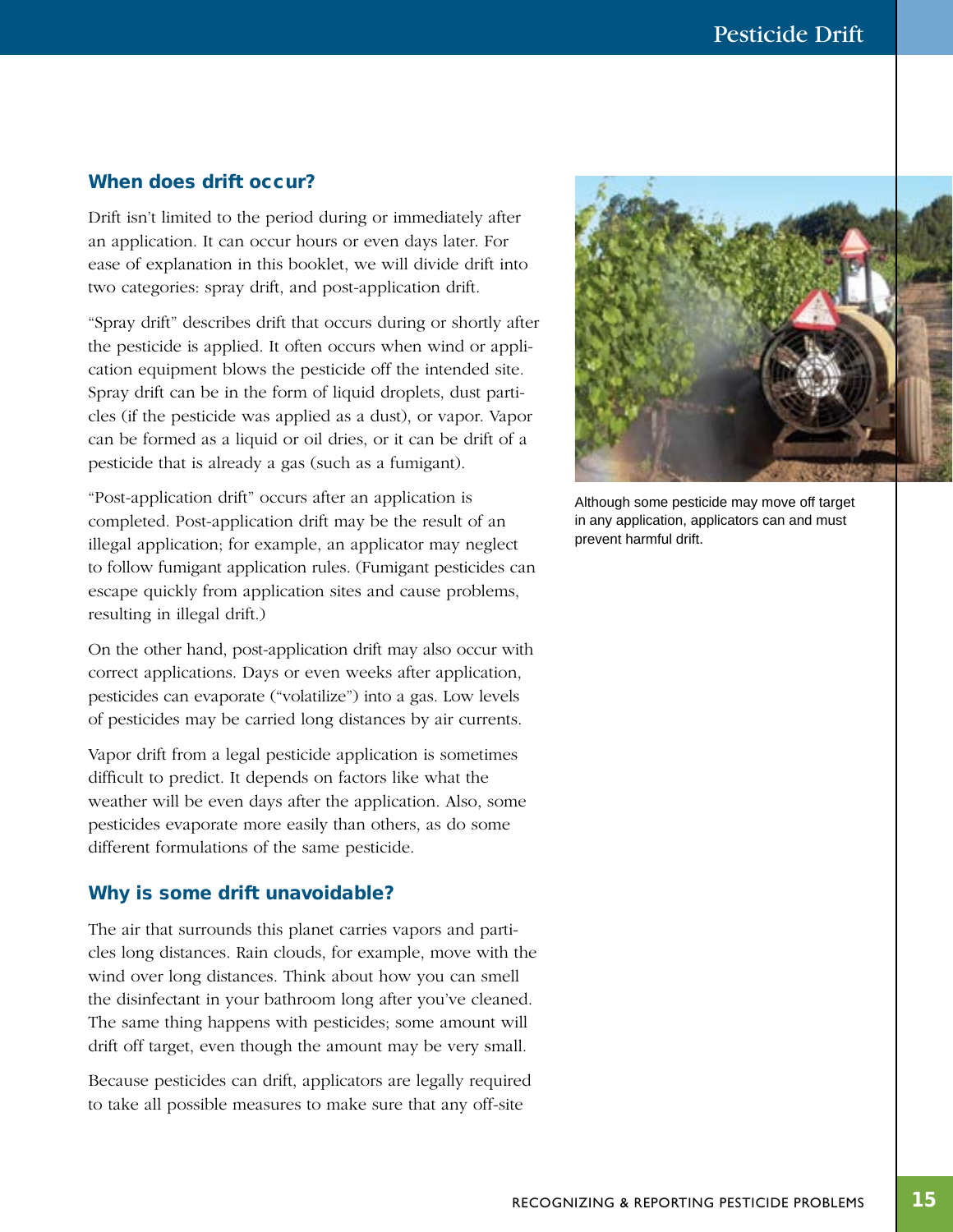<span id="page-17-0"></span>

Because they are gaseous pesticides, fumigants are more volatile and special precautions must be taken to prevent harmful drift, such as these tarps placed over fumigated soil.

movement does not reach a level that could harm people or the environment. They must:

- $\blacksquare$  Exercise a high degree of professionalism in making decisions about applications.
- Ensure their equipment and techniques produce a minimum of drift that is below potentially harmful levels.
- $\blacksquare$  Make sure they don't apply pesticides when conditions exist that make drift more likely, for example, when it is too windy.

### Are some pesticides more likely to drift?

Yes. Fumigants are gaseous pesticides used to treat homes, storage bins, and soil before planting. Applicators inject them into soil or release them into buildings. Because they are gases, fumigants move easily through soil and air, and will drift away from where they are applied unless they are confned. Various techniques are used. For example, applicators cover buildings with tarps and seal the edges, to keep the fumigant in the structure. In felds, tarps are placed over the soil to minimize leakage. Over time, the gas slowly releases into the air. Application rules focus on ensuring that the fumigant dissipates slowly so it doesn't build up to harmful levels.

Because they are gases, fumigants are especially volatile. This means they are more likely to drift than other pesticides. Fumigant drift can be a problem during or immediately after application, or days later, particularly if applicators do not pay careful attention to the rules governing fumigant use. That is why fumigants are a major focus of DPR's drift reduction efforts.

## Is all drift illegal?

No. Some off-site movement occurs with every application, even if only a few molecules. But to protect people and the environment from harm, California has strict standards concerning drift and many rules limiting applications to minimize drift. Additionally, County Agricultural Commissioners direct signifcant enforcement activity toward preventing harmful spray drift.

16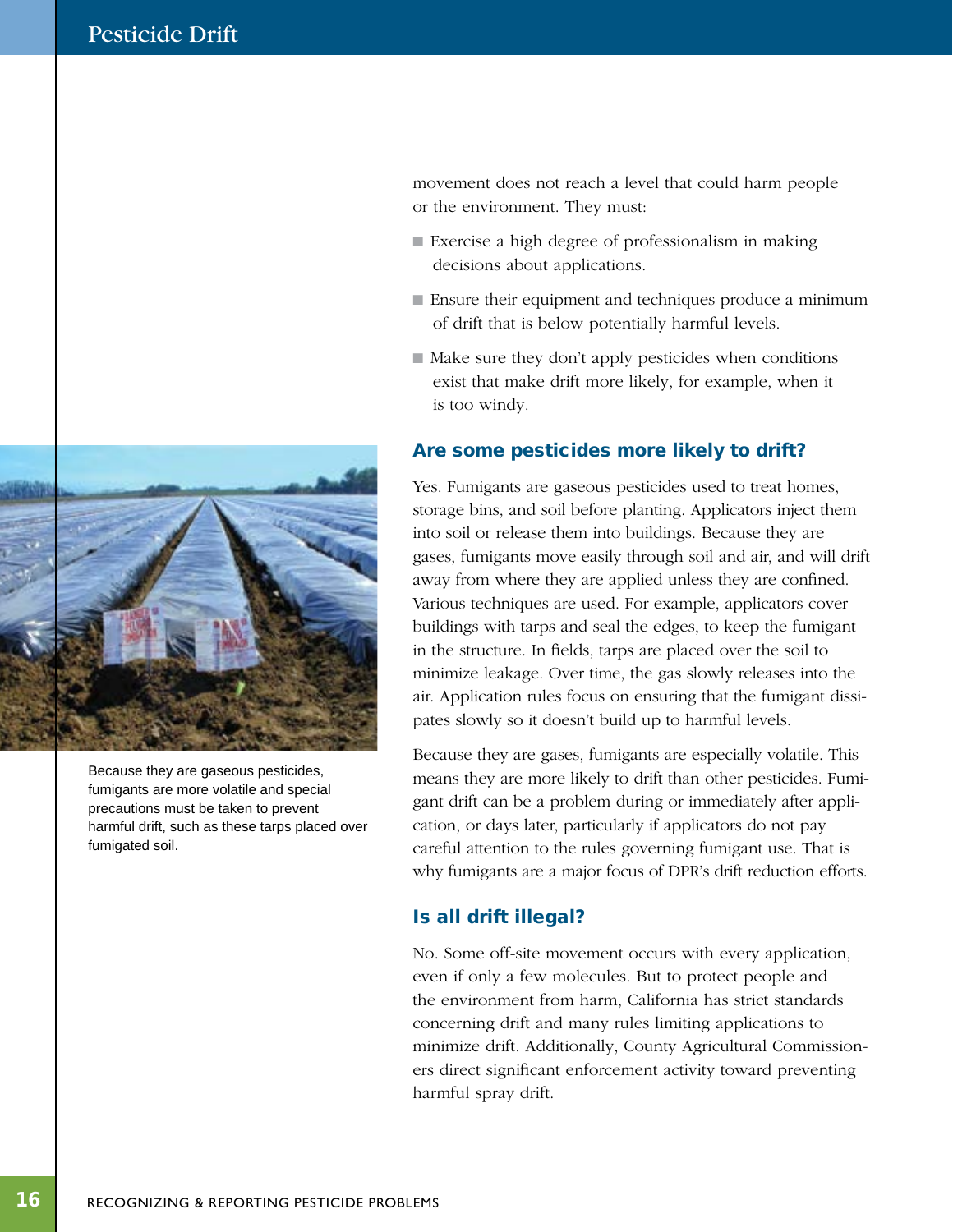<span id="page-18-0"></span>Pesticide laws focus on spray drift that causes harm, or has the potential to do so. The law specifcally recognizes that pesticides may drift but says that "substantial" drift is not allowed. The law prohibits applications if there is a reasonable possibility of harm to people or property.

Enforcement specialists from the County Agricultural Commissioner's office look at the facts and circumstances of each incident. If an applicator did not follow the rules, he or she could face fnes and other penalties.

Sometimes DPR fnds that drift from legal applications poses an unacceptable risk. This kind of drift is not related to whether the application was done correctly but to such things as the chemical properties of the product used, the amount used in an area, and the weather. When we learn about post-application problems resulting from legal uses, we look for the causes of the problem. We then change the rules, as necessary, to keep harmful residues out of the air.

# What responsibility do applicators have to prevent drift?

People who are applying pesticides have the primary responsibility for drift management. They must take all reasonable precautions to prevent harmful drift. Spray drift can be illegal if the applicator did not follow the instructions on the label or other requirements, or if the drift causes harm to humans and property, or has the potential to do so.

Preventing harmful exposure to people or property requires that applicators, before using pesticides, evaluate:

- Their equipment.
- The weather.
- $\blacksquare$  The site to be treated.
- The surrounding area to decide the likelihood of harm or damage.

After their evaluation, applicators must use available practices to reduce drift that might otherwise occur. Applicators:





To prevent harmful drift, applicators must evaluate their equipment, the surrounding area, weather conditions, and anything else that may cause problems.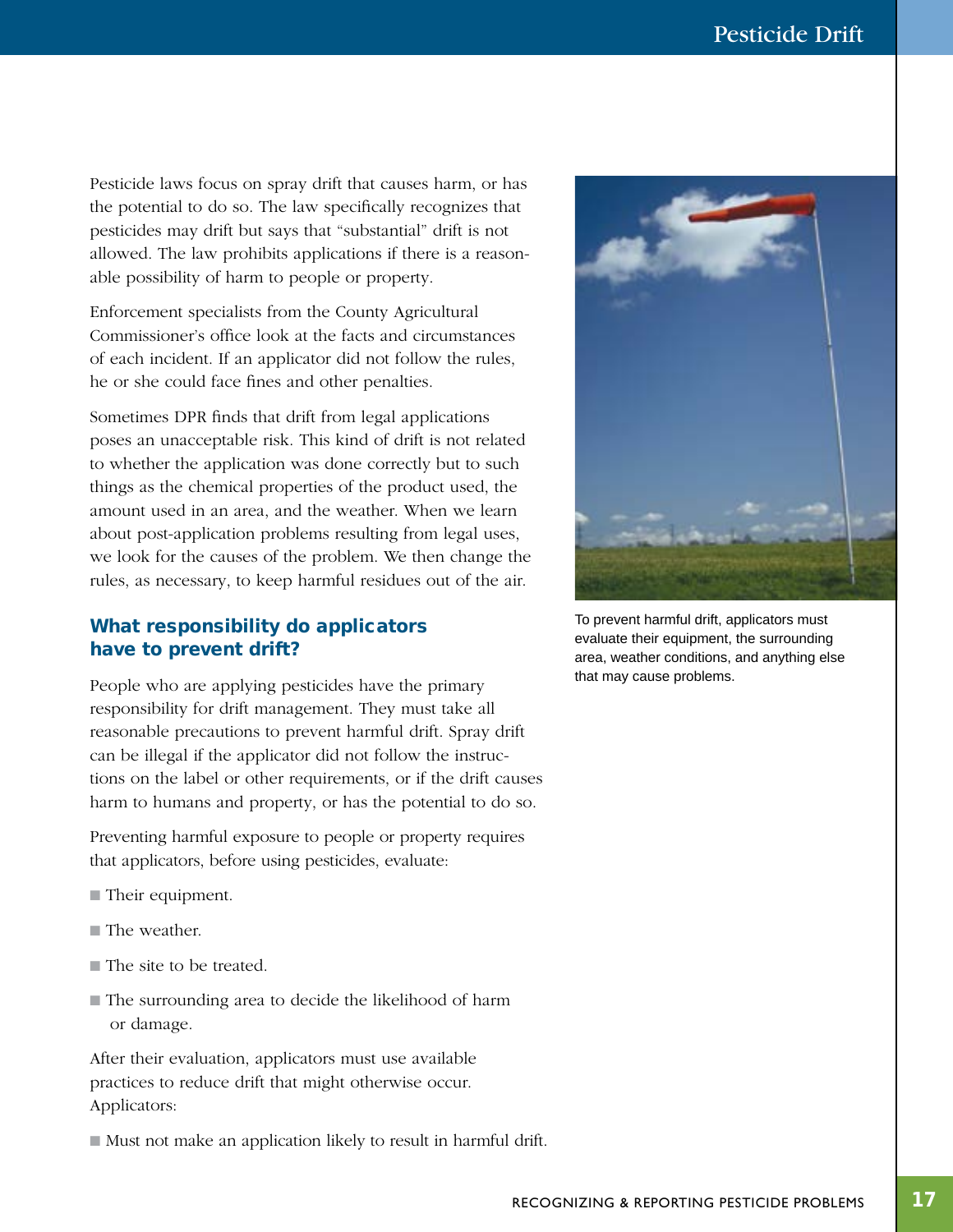<span id="page-19-0"></span>What are the roles of the Department of Pesticide Regulation and County Agricultural Commissioners regarding drift?

It depends on when the drift occurs in relation to the application, and whether the drift was illegal.

County Agricultural Commissioners:

- Enforce the rules designed to prevent harmful drift.
- $\blacksquare$  Investigate pesticide complaints and take enforcement actions when violations are found.
- $\blacksquare$  Put extra controls on certain pesticides when needed to prevent problems (depending on local conditions; for example, to protect area schools or endangered species habitats).

We at DPR set statewide standards and rules on pesticide use. We also monitor and conduct scientific studies to identify and prevent potentially harmful levels of pesticides in air. When we find problems, we develop additional rules on applications.

 $\blacksquare$  Must not proceed with any action likely to result in the reasonable possibility of contaminating people or interfering with use of neighboring property.

Applicators who do not follow the rules (for example, instructions on the pesticide label or other requirements) will be in violation and may be penalized. Also, if their judgment during an application results in injuries to people, damage to property, or unintended harm to the environment, they will be found in violation and penalized.

# What is being done to prevent post-application drift?

Some drift into surrounding air is expected with all pesticide applications. Our job is to make sure that legal applications don't result in pesticide levels in ambient air that pose a risk to health or the environment. If the rules aren't doing that, we change them.

Along with the Air Resources Board, we study pesticides in air next to application sites, as well as in rural communities and cities near agricultural operations. If the studies show that pesticide traces from legal applications accumulate to levels that can harm human health or the environment, we impose extra controls to avoid this harm.

For example, after doing air monitoring, we found that applications of fumigants and certain herbicides could lead to unacceptable post-application drift. Among other changes, we added statewide restrictions on the amount of pesticide that can be applied and acreage that can be treated. We also worked with the County Agricultural Commissioners to develop restrictions that would protect public health while allowing use under specifc local conditions.

Application of some pesticides also contributes to the formation of smog, so, along with the Air Resources Board, we are putting controls into place that reduce the contribution of pesticide products to smog.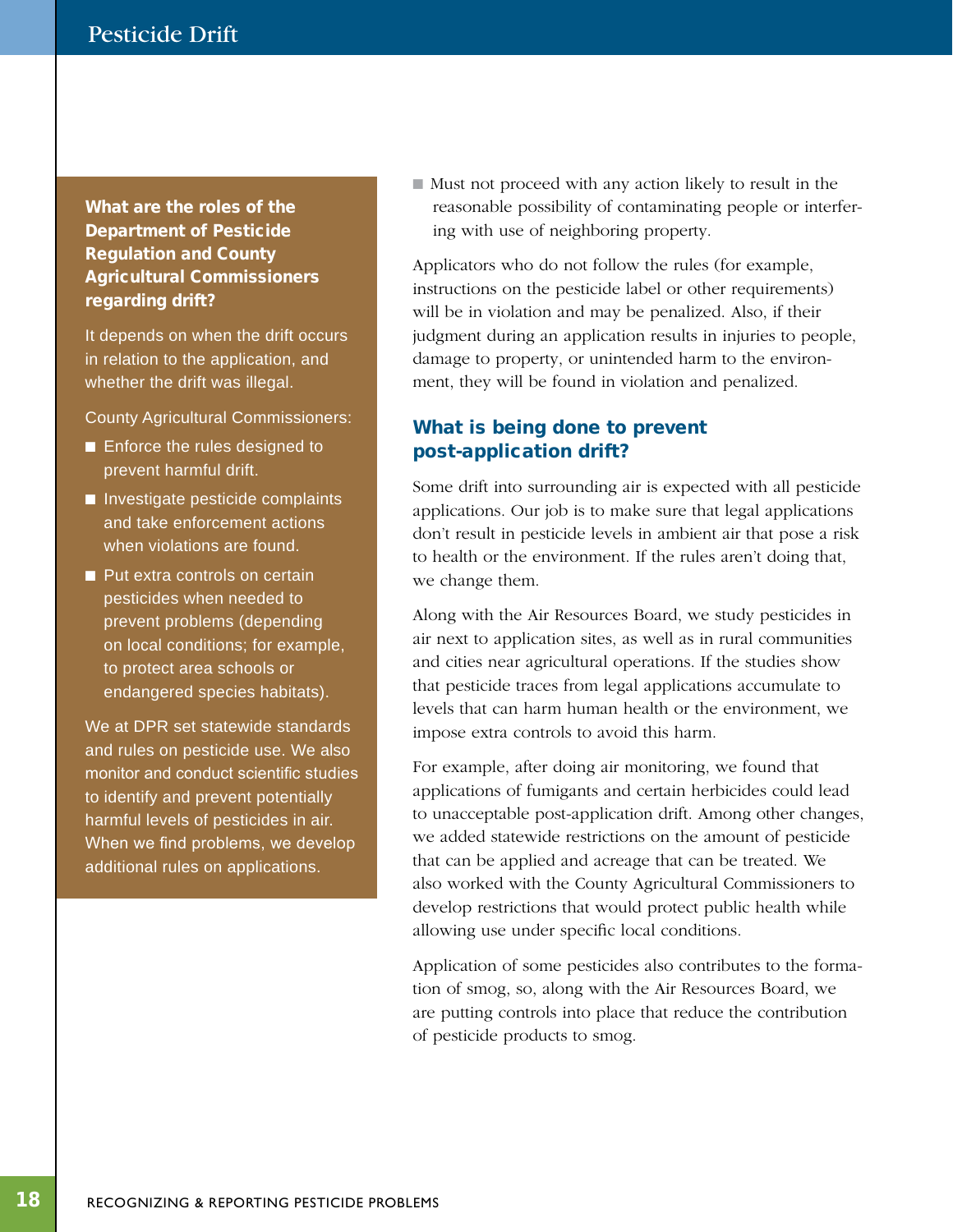# <span id="page-20-0"></span>Pesticide Odor

# At a Glance

- All odors represent exposure to a chemical.
- $\blacksquare$  If a pesticide application is causing an odor problem, call your County Agricultural Commissioner. Get the number by calling 1-87PestLine (1-877-378-5463).
- $\blacksquare$  If you or someone else is sick and it is an emergency, call 911.

**Because chemical vapors are invisible, odor may be the Donly way people have of knowing they have been** exposed to a chemical.

Odors surround us, some pleasant and some not. Being able to smell an odor doesn't always mean there is a health risk. At the same time, many chemicals – including some pesticides – have odors that can be bothersome. In some cases, chemical odors can make people sick or affect their quality of life.

If a pesticide odor is causing problems for you, call the County Agricultural Commissioner to report it. It is important for us to know what impact pesticide odors have had on you, so we can do something about it.

All odors represent an exposure to a chemical. The chemical you smell may not be the pesticide active ingredient itself. Pesticide products contain a number of ingredients – the "active ingredient" that targets the pest, solvents to dilute the formula, and other ingredients designed to make the product work better. Any one of them may produce a sickening odor.

Odor also may be related to a breakdown product (*see box, right*), a warning agent (a smelly substance added to make

### What is a breakdown product?

A breakdown product is the result of a chemical breaking apart into other chemicals. Some kinds of pesticides break down when exposed to sun or rain, or to bacteria found in soil. The breakdown is a natural process that may produce a compound that is more or less toxic than the original chemical. Many common pesticide breakdown products contain sulfur, which has a particularly bad smell.



Pesticides typically contain several ingredients, any one of which may produce a sickening odor.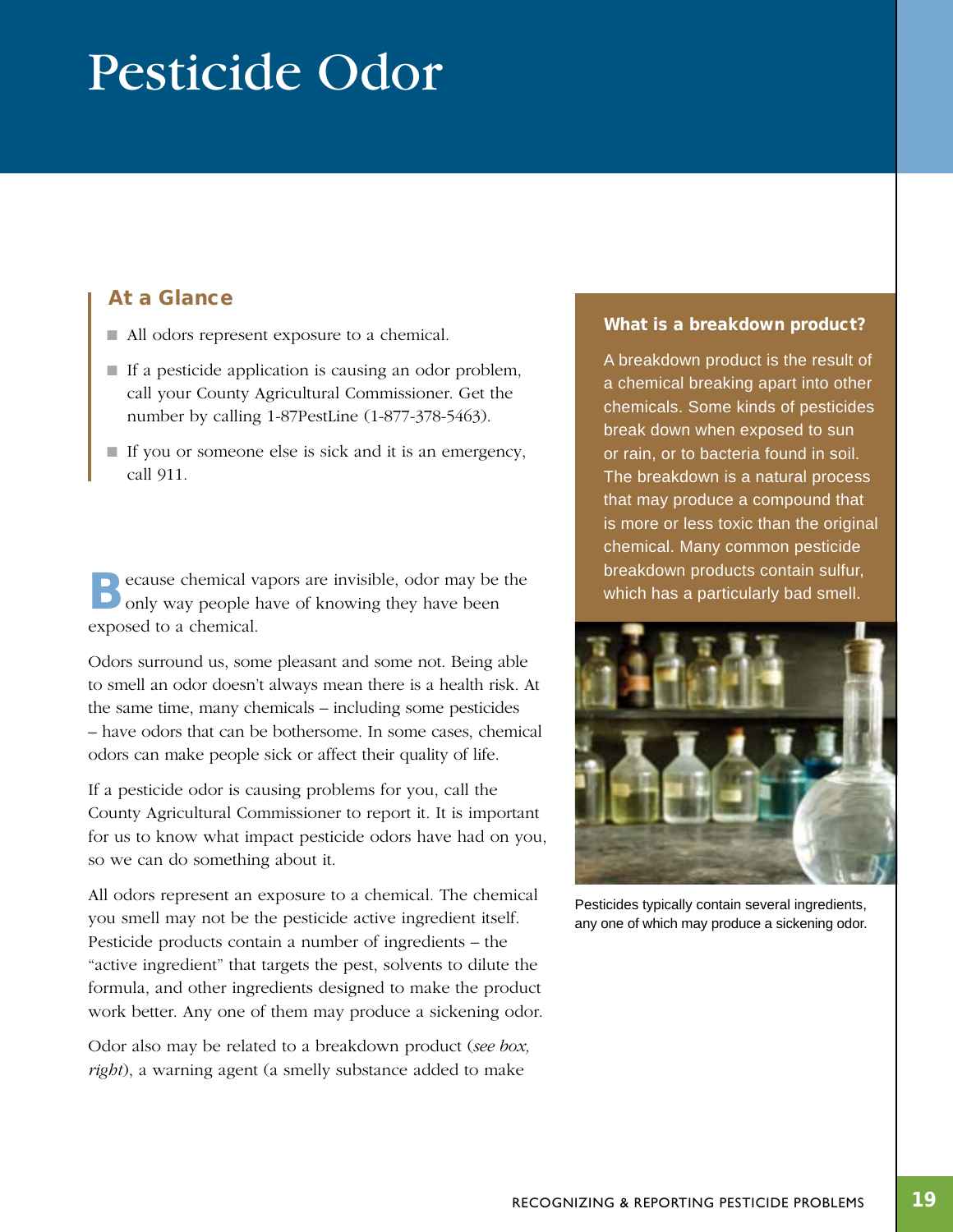<span id="page-21-0"></span>otherwise odorless products easier to detect), or a chemical added to the formula to hide a bad odor.

Finding the source of a pesticide odor or why it occurred can be diffcult. Two pesticide applications may be almost identical in how they are done, yet one results in odor problems and the other does not.

# Who do I call when an application is causing an odor?

If you see an application that you suspect is causing the odor, or if a pesticide odor has made you or someone else sick, call your County Agricultural Commissioner. (You can fnd the phone number on the inside back cover of this booklet, or by calling 1-877-378-5463, 1-87PestLine.) A biologist representing the commissioner will look into your complaint. The biologist will ask you several questions, including:

- The time you noticed the odor.
- $\blacksquare$  Description of odor. Try to associate the odor with something familiar such as rotten eggs, sweet or sour chemicals, petroleum, garlic, or chlorine. Some other useful descriptions are *oily, metallic, sharp, burning, light* or *heavy.*
- Names and addresses of other people affected, if you know. Description of any illness symptoms (for example, nausea, teary eyes, difficulty breathing).
- $\blacksquare$  How long the odor lasted.
- $\blacksquare$  Wind direction, if you know.
- $\blacksquare$  Any information that will relate the problem to a specific source or operation.

If there is an odor but no application in view, the Commissioner's office biologist will take your complaint and review their fles to try to fnd nearby applications that may have caused the odor. Even if the odor is gone when the biologist takes your report, he or she will try to determine the cause.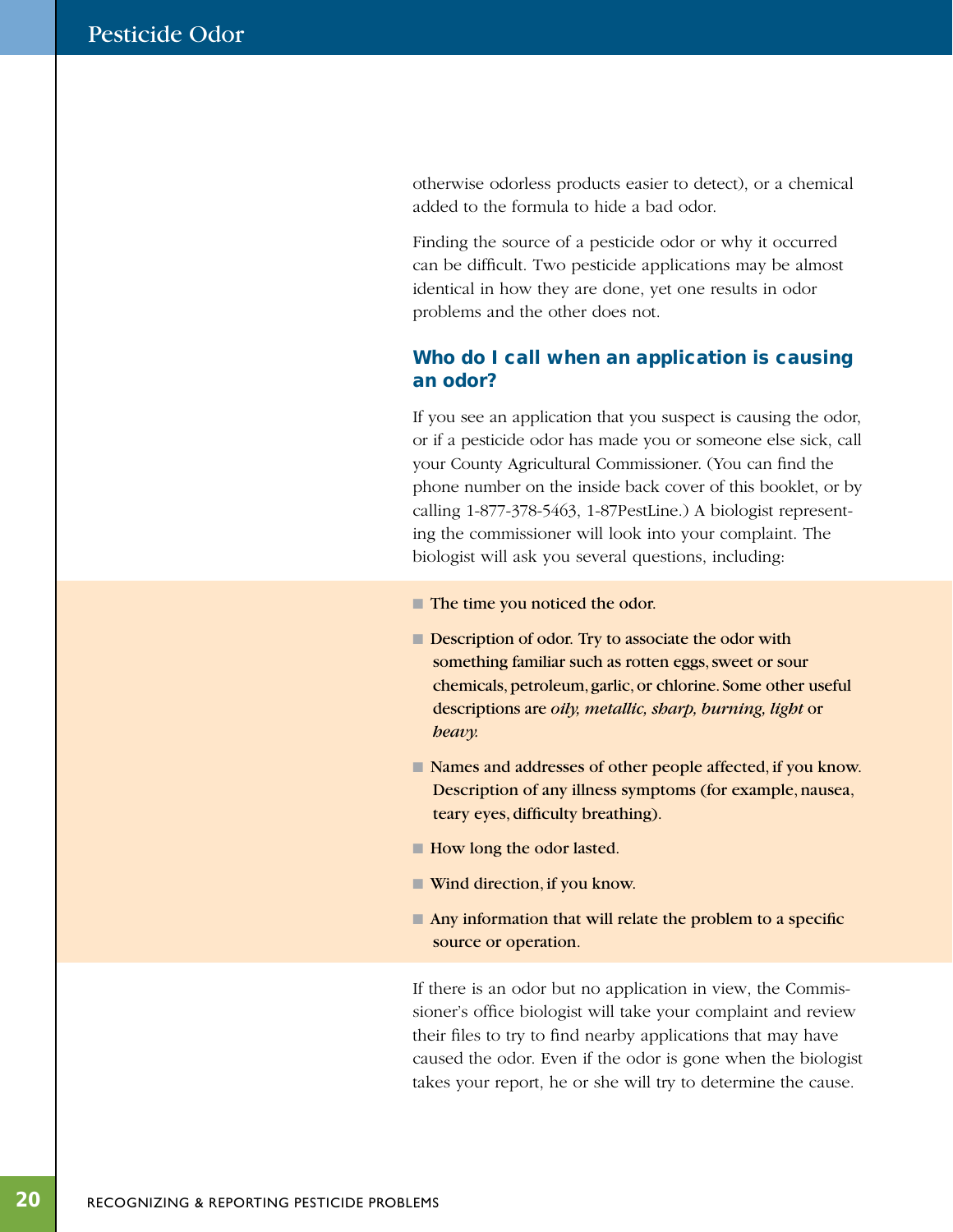<span id="page-22-0"></span>For more information, please turn to page 23, *Reporting Pesticide Incidences and Illnesses.* 

# If I notice a pesticide odor, does that mean the pesticide was applied incorrectly?

Not necessarily. It is possible to smell odors with lawful applications. However, odor can also indicate a problem. An investigation is required to determine if an odor resulted from an applicator not following the rules or not applying the product correctly.

The County Agricultural Commissioner investigates to decide if the applicator followed the rules. If the Commissioner fnds a violation, he or she can issue fnes and other penalties against the applicator.

But even if the commissioner fnds the applicator followed the rules, the problem will not be dismissed without further investigation. The odor may have several causes, such as:

- $\blacksquare$  The product formulation may contain one or more odorous substances.
- $\blacksquare$  The use instructions on the product label may not be adequate to prevent problem odor.
- $\blacksquare$  Many pesticide applications may have occurred in the same area.

All products made with a certain active ingredient may share the odor problem, or it may be limited to certain products, depending on what other ingredients they contain. A product made by one company may produce strong odors while a very similar product made by a different company, using a different method, does not.

We at DPR look into product-related problems. After reviewing reports from County Agricultural Commissioners on odor incidents and collecting other data, we may require the manufacturer to make changes to fx the problem.

#### PRECAUTIONARY STATEMENTS

#### Hazards To Humans & Domestic Animals **CAUTION:**

Harmful if absorbed through skin or inhaled. Avoid cortect at spray mist. Wash thoroughly with soap and water after his Environmental Hazards: This product is toxic to fah Dont. Physical and Chemical Hazards: Contents under pre Do not puncture or incinerate container. Exposure to it not use this product in conduits, motor housings, jurches a because of possible shock hazard. Do not use on sufam h

### **FIRST AID:**

#### IF ON SKIN OR CLOTHING: Take off contaminated clothing. Rinse skin immediately with plenty of water for 15-20 m Call a poison control center or doctor for treatment advit-**IF INHALED:** Move person to fresh air. If person is not breathing, call 911 or an ambulance.

Some pesticide odors may occur when the use instructions on the product label are not adequate to prevent problems.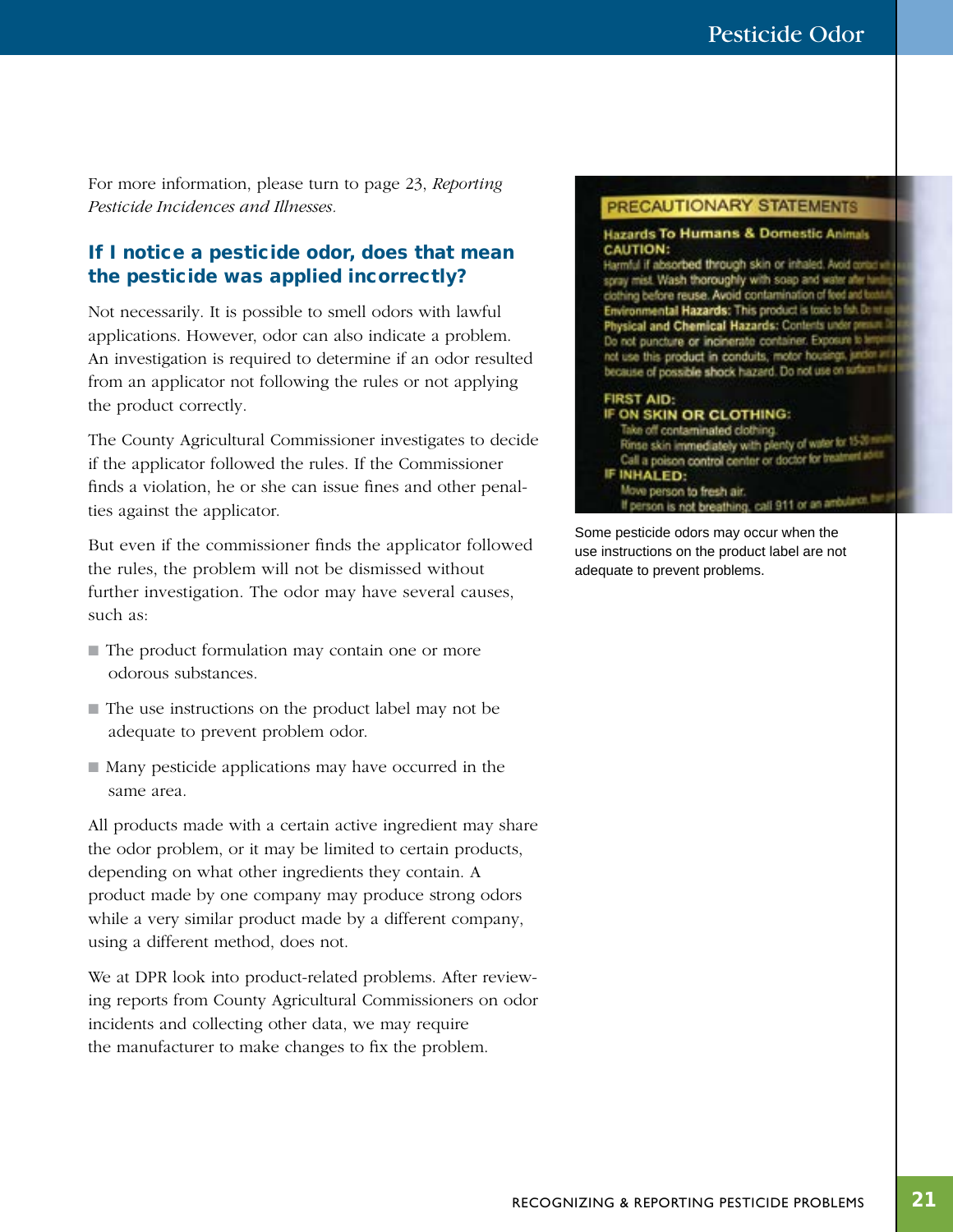<span id="page-23-0"></span>

County Agricultural Commissioners can put additional restrictions on a farmer's use of restricted materials, for example, prohibiting the use of certain pesticides near playgrounds when children are likely to be present.

For pesticides classifed as restricted materials, we may also suggest to the County Agricultural Commissioners that they put extra controls on how a product is used. These restrictions, designed to be part of the county permit to use the pesticide, can include buffer zones between the application site and places where people live, work, or play. Or an application may not be allowed when the weather increases the chance of odor problems, such as when it is hot, breezy, or there is a low-level inversion layer (a layer of warm air that keeps air under it still and close to the surface). The controls chosen depend on the application site, the particular chemical, and how it is usually applied.

### About the human sense of smell

The human sense of smell depends on receptors in the nose being exposed to a chemical. When people smell pesticide odors, they are being exposed to a chemical, although not necessarily the pesticide chemical itself. It may be a solvent (a substance that dissolves other chemicals), a breakdown product, or a warning agent added to give products a noticeable smell.

The ability to detect the odor of a specifc chemical varies from person to person, and depends on other conditions such as how often a person is exposed to the odor. People who are often exposed to a certain odor may become insensitive to it – or more sensitive. If you become insensitive to an odor, you may be surprised that other people can smell the odor when you cannot. If you become extra sensitive, you may smell the odor when others do not notice it. There are also differences in chemicals – some chemicals have very low "odor thresholds" and can be detected at very low levels, sometimes lower than the most sensitive monitoring equipment can detect.

22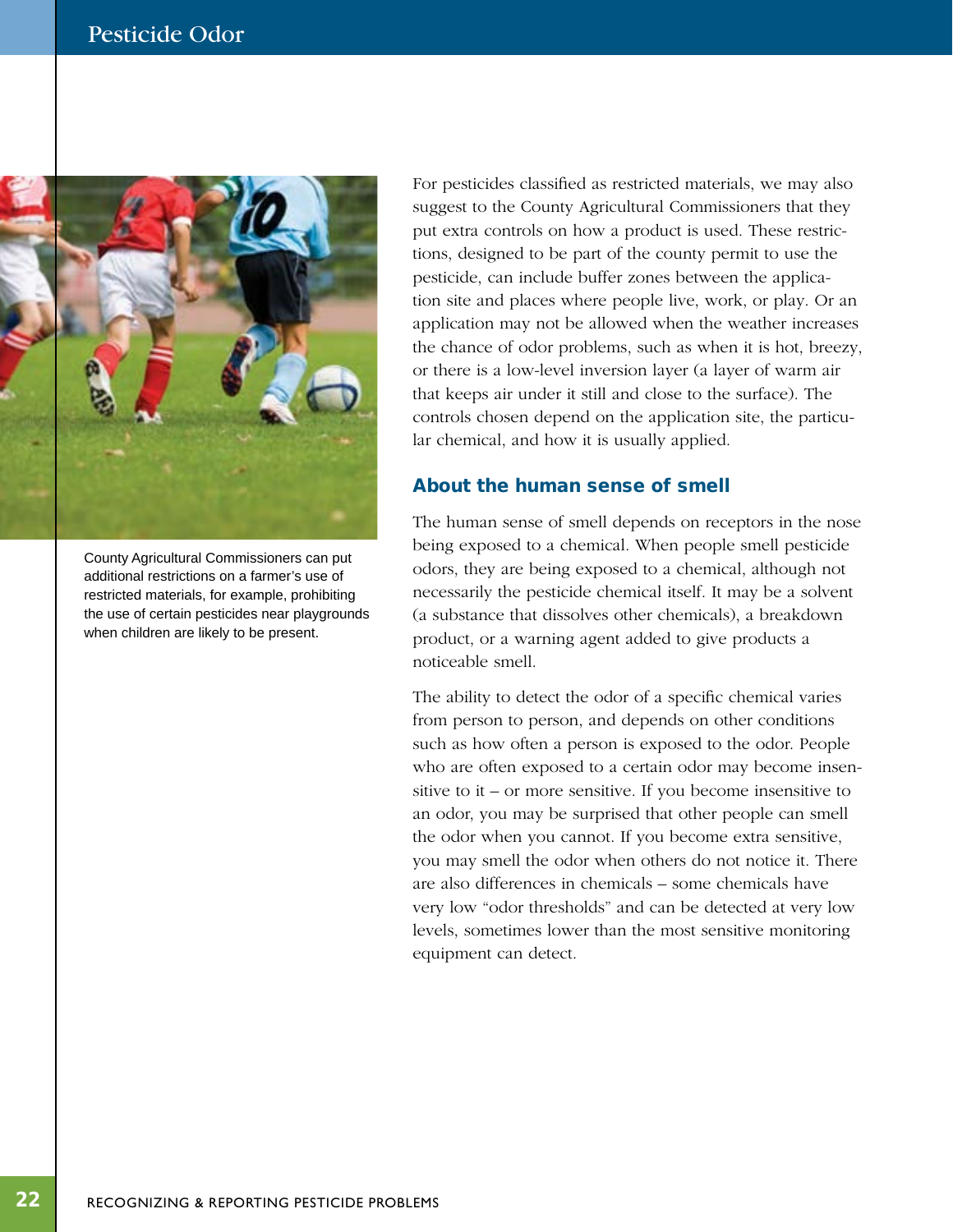# <span id="page-24-0"></span>Reporting Pesticide Incidents and Illnesses

# At a Glance

- $\blacksquare$  If this is an emergency and people are ill, call 911.
- $\blacksquare$  If you have questions or concerns about a pesticide application, call your County Agricultural Commissioner as soon as possible. You can get the number and be connected toll-free by calling 1-87PestLine (1-877-378-5463).
- Agricultural Commissioners investigate pesticide incidents and illnesses, and can assess fnes and other penalties if laws have been broken.
- You can use the form on page 30 to make notes about a pesticide incident to help answer questions an investigator may ask.  $\blacksquare$  If you see a pesticide problem or have a



question about an application, call your County Agricultural Commissioner. The number is on the inside back cover of this booklet. You can also call DPR's information line, 1-87PestLine (1-877-378-5463).

# **How do I report a pesticide problem?**

Many cases of pesticide misuse don't involve emergencies. But emergency or not, pesticide problems should be reported so they can be investigated. Call the County Agricultural Commissioner's office. They will look into your complaint. The phone number is on the inside back cover of this booklet, or call 1-87PestLine to be connected. After-hours or on weekends, call the non-emergency number of your local police or sheriff's department. (You can fnd the number in the government pages of your local phone directory.) They will contact appropriate authorities.

Don't delay reporting. Prompt reporting is the best way to make sure investigators can fnd the facts of the case and collect useful evidence.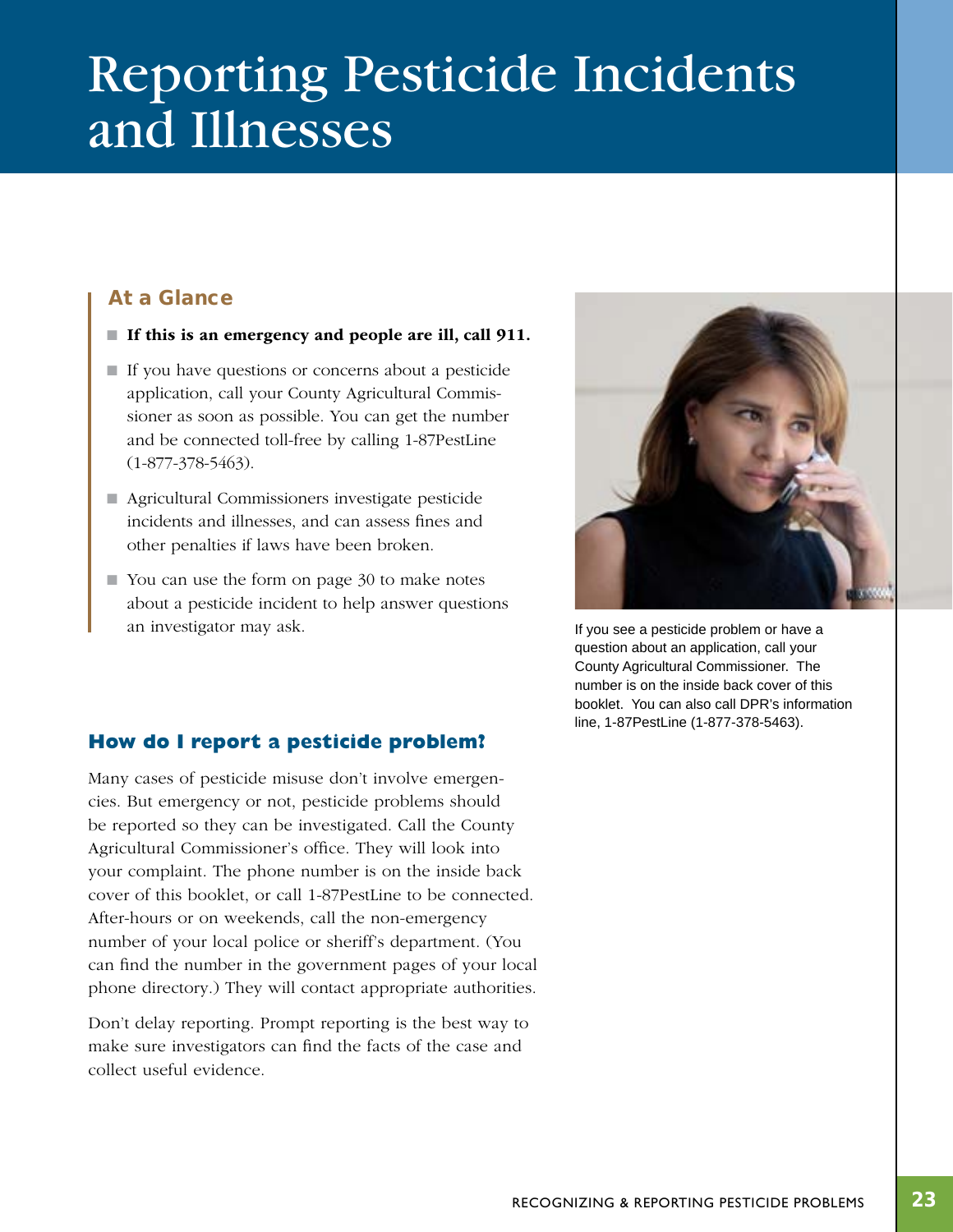<span id="page-25-0"></span>

If you file a complaint about pesticide use, you will be asked for certain information. You can use the form beginning on page 30 to make notes before you call.

# Will I be told the results of the investigation into my complaint?

*Sidebar:* 

If you ask, the Commissioner's office will let you know in writing the results of the investigation.

 on page 30 will help you make notes. If you don't have the After you have handled any medical emergency, you may want to write down what happened. The form beginning form handy, here are the general things you should write down:

- When and where the incident happened.
- $\blacksquare$  Who was involved (if you know).
- $\blacksquare$  What you saw.
- $\blacksquare$  What you smelled, if anything.
- Names and symptoms of anyone who was sick.

Remember: You can fle your complaint anonymously with your Agricultural Commissioner, if you wish. But it helps the county's follow-up investigation if you leave your contact information. You can also ask the county to send you written information on the outcome of the investigation.

If you don't want anyone to know you made a report, you can ask the Commissioner's office not to reveal your name.

# What happens when I file a complaint?

The Agricultural Commissioner's staff will gather evidence to fnd out if pesticide laws were broken. They typically:

- $\blacksquare$  Interview the people involved. This may include you, the applicator, the property operator, workers, neighbors, and others affected by or near the incident.
- Collect evidence for laboratory analysis.
- Check pesticide use records and laboratory results to find out if a pesticide was used, what it was, and if it drifted.
- $\blacksquare$  Write a report on the investigation.
- $\blacksquare$  If the evidence shows that laws were broken, the Agricultural Commissioner can penalize the violator.
- $\blacksquare$  Let you know in writing the result of the investigation into your complaint, if you request it.

Completing these steps may take weeks or months, depending on the complexity of the investigation.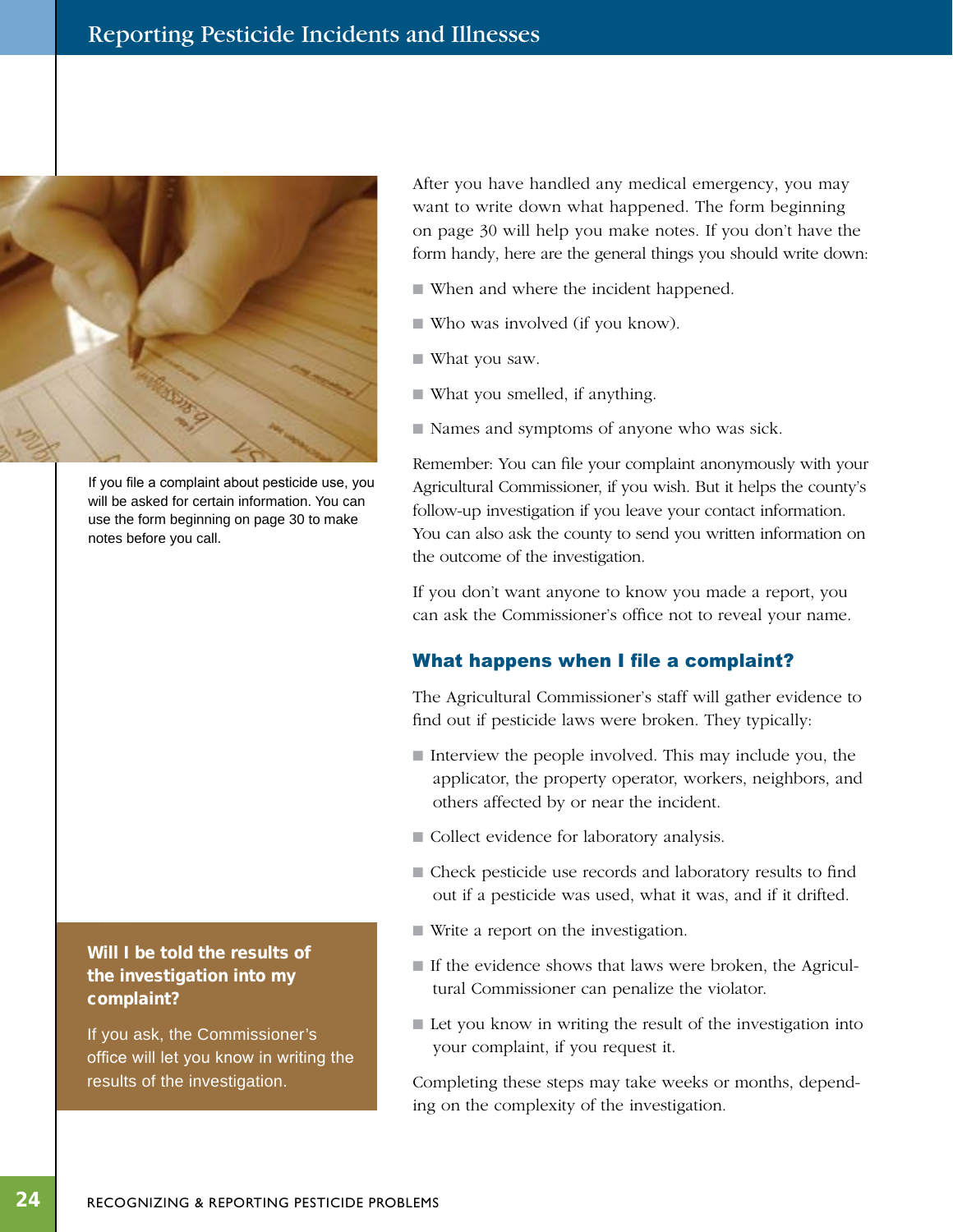## <span id="page-26-0"></span>Who investigates pesticide illnesses?

County Agricultural Commissioners investigate all reported pesticide-related illnesses. If you go to a doctor or the hospital, make sure the doctor knows to call the County Health Officer to report the illness. A doctor's report can help in the investigation and in setting penalties for violators.

After the Agricultural Commissioner's staff complete their investigation, they prepare a report describing what occurred. If they found violations, they can also assess fnes and other penalties. Agricultural Commissioners send their reports to DPR where scientists look for illness trends and potential problem areas. Scientists at DPR and the U.S. Environmental Protection Agency also rely on the information to improve use practices and safety information on pesticide labels.



To investigate complaints, staff from the County Agricultural Commissioner's office will gather evidence to find out if pesticide laws were broken.

# What are the penalties for breaking pesticide use rules?

Penalties are based on how serious the violation was. They include warning letters, fnes imposed by the Commissioner or a court, and action that suspends or cancels a violator's license to do business. Fines start at ffty dollars for minor offenses to as high as tens of thousands of dollars for violations where people are injured. Regulations spell out when Agricultural Commissioners should impose a fne, based on how serious the violation was and the violator's record.

Commissioners can also work with local district attorneys to prosecute serious cases. Incidents are considered serious when someone is hospitalized, when several people are injured, or when there is signifcant property or environmental damage.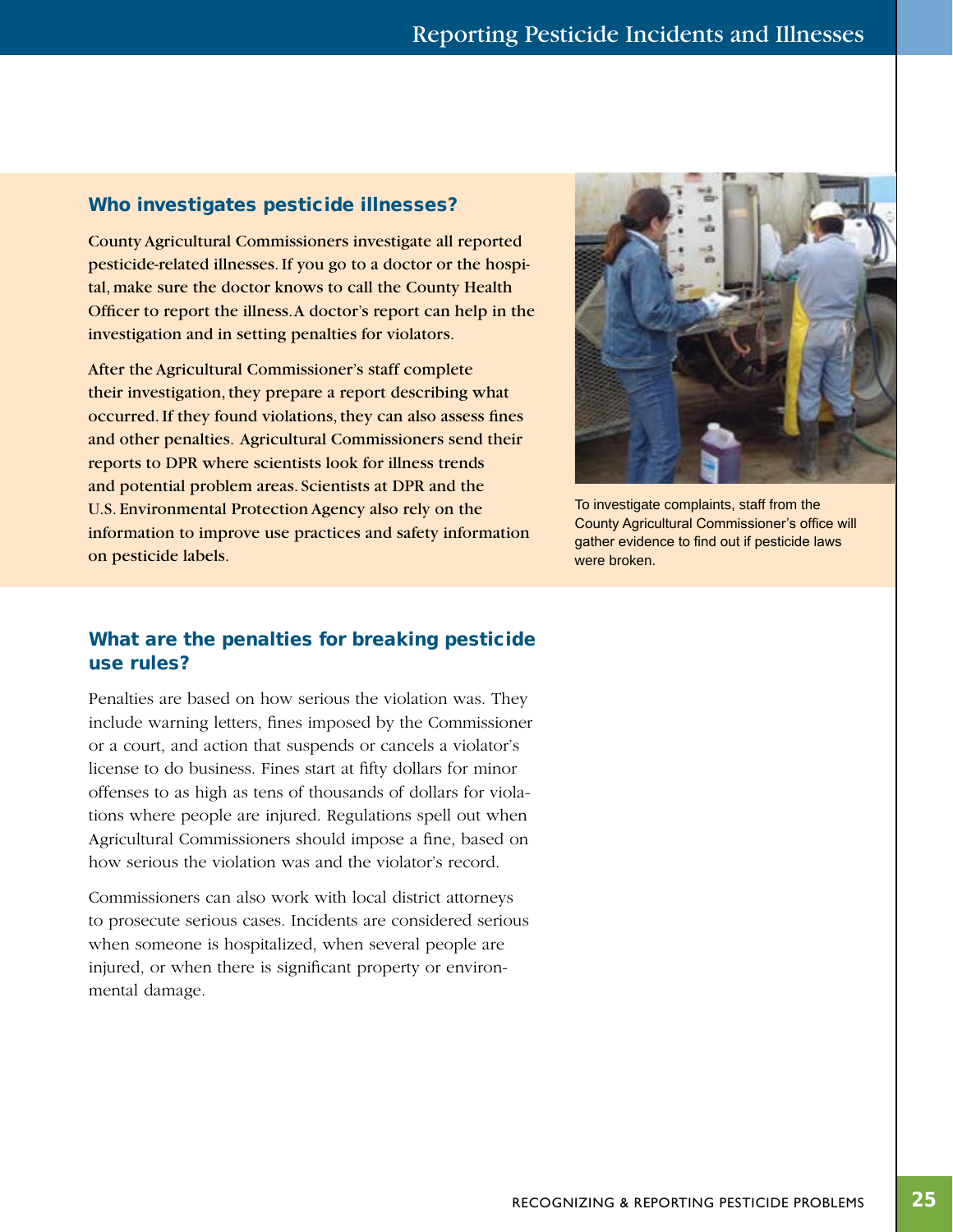<span id="page-27-0"></span>

# wildlife is harmed?

We at DPR work closely with the County Agricultural Commissioners and the California Department of Fish and Wildlife to investigate pesticide incidents that harm birds, fish, or other wildlife. We also work with State and Regional Water Boards on complaints involving contamination of rivers and streams. Commissioners, the Fish and Wildlife Department, and the Water Boards can impose penalties for damage to wildlife or the environment.

You can report industrial and agricultural pollution that harms fish and wildlife by calling CalTIP, "Californians Turning In Poachers and Polluters," managed by the California Department of Fish and Wildlife. The toll-free number--1-888-DFG-CALTIP (1-888-334-2258) operates 24 hours a day, 7 days a week. You may remain anonymous.

# If I am not satisfied with the results of the investigation, what should I do?

If your complaint was not handled the way you expected, you should call the Agricultural Commissioner's office and ask to speak to the Commissioner directly about your concerns. We want to ensure that people understand the answers they receive and that their concerns are handled correctly. We encourage you to work with the Commissioner's office. You can also call the Department of Pesticide Regulation where staff can explain the process. You'll fnd What if the environment or phone numbers at the front of this booklet.

# What information do I need to file a complaint?

The County Agricultural Commissioners need to know what you saw, heard, or smelled. If plants were in the path of a drift, you may wish to take pictures so you can show what they were like before they were affected. Damage to plants sometimes takes a while to appear. But remember that many things can damage plants, including frost, insects, diseases, or too much or too little watering. Try to eliminate these causes frst. The Master Gardeners at your UC Cooperative Extension office can help you diagnose plant problems.

Write down everything you saw, heard, or smelled as soon as you can. Be as factual as possible. The form on beginning on page 30 will help you put down your thoughts and observations. If you can't write down the information yourself, ask someone to help.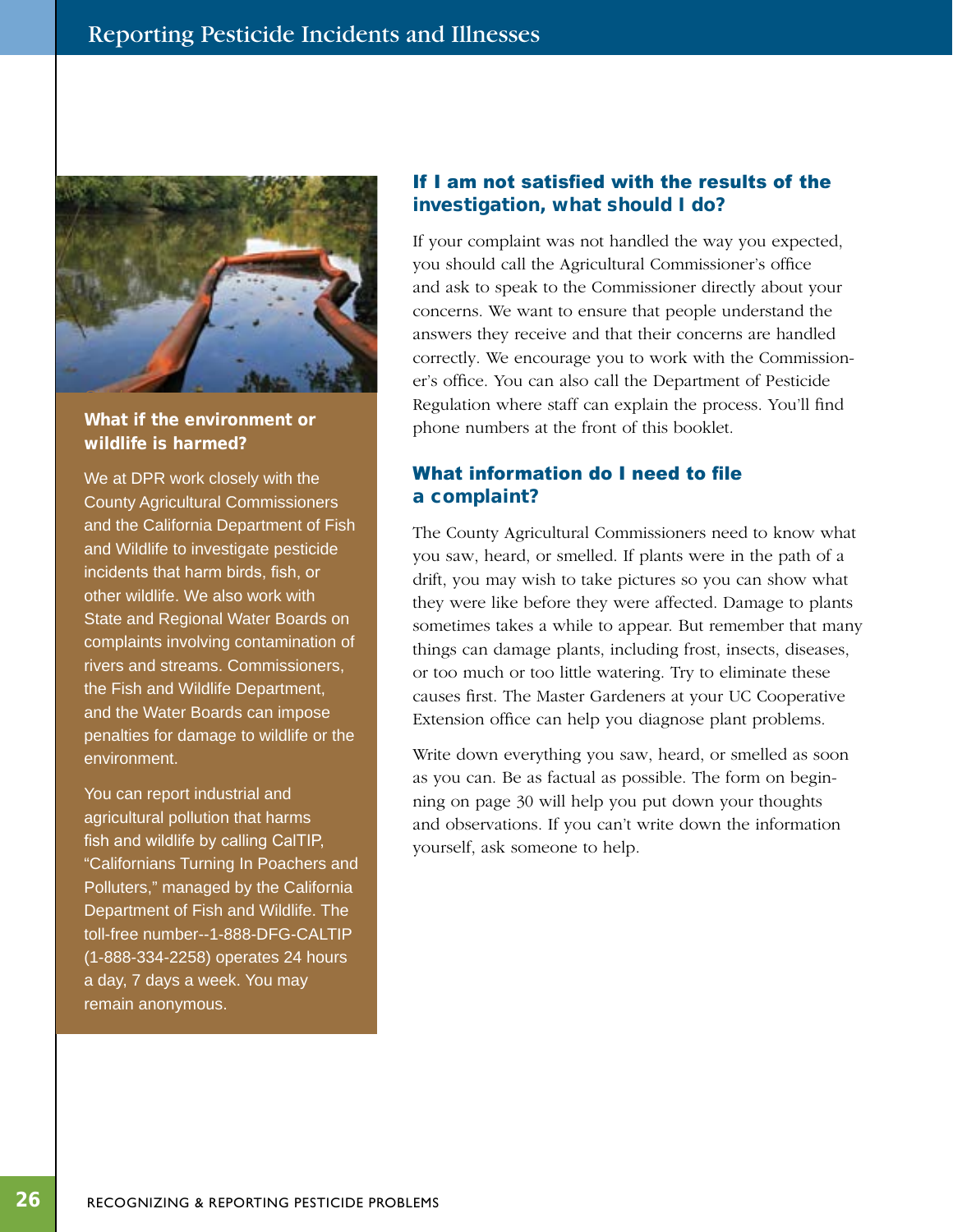# <span id="page-28-0"></span>What Are the Potential Health Effects of Pesticides?

# At a Glance

- $\blacksquare$  Toxicity is the ability of a chemical to cause harm to health. The amount needed to cause harm depends on the chemical.
- With most pesticides, the longer you are exposed the greater the chance of harm.
- $\blacksquare$  People can be exposed by breathing a pesticide, getting it into the mouth (by eating or drinking, for example), or by contact with the skin or eyes.
- $\blacksquare$  Some people are more at risk than others, depending on their age, gender, individual sensitivity, or other factors.

A lthough pesticides are intended to harm only the target may get rid of your headache, but a bottle will pest, if not used correctly, they can also harm people make you sick. lthough pesticides are intended to harm only the target or the environment.

The presence of a pesticide in the environment is not necessarily a problem, but it may be a source of exposure. As with all toxic substances, whether the exposure causes harm depends on the dose, how someone is exposed, how sensitive an individual may be to that toxin, and the toxicity of the pesticide involved.

# What do you mean, "Risk = Toxicity + Exposure"?

Toxicity is the capacity of a chemical to cause harm to health. The amount needed to cause harm depends on the chemical. Like other chemicals, some pesticides are more toxic than others. A small quantity of a highly toxic pesticide



With most (but not all) pesticides, the more a person is exposed to a particular substance, the greater the chance of harm. Two aspirin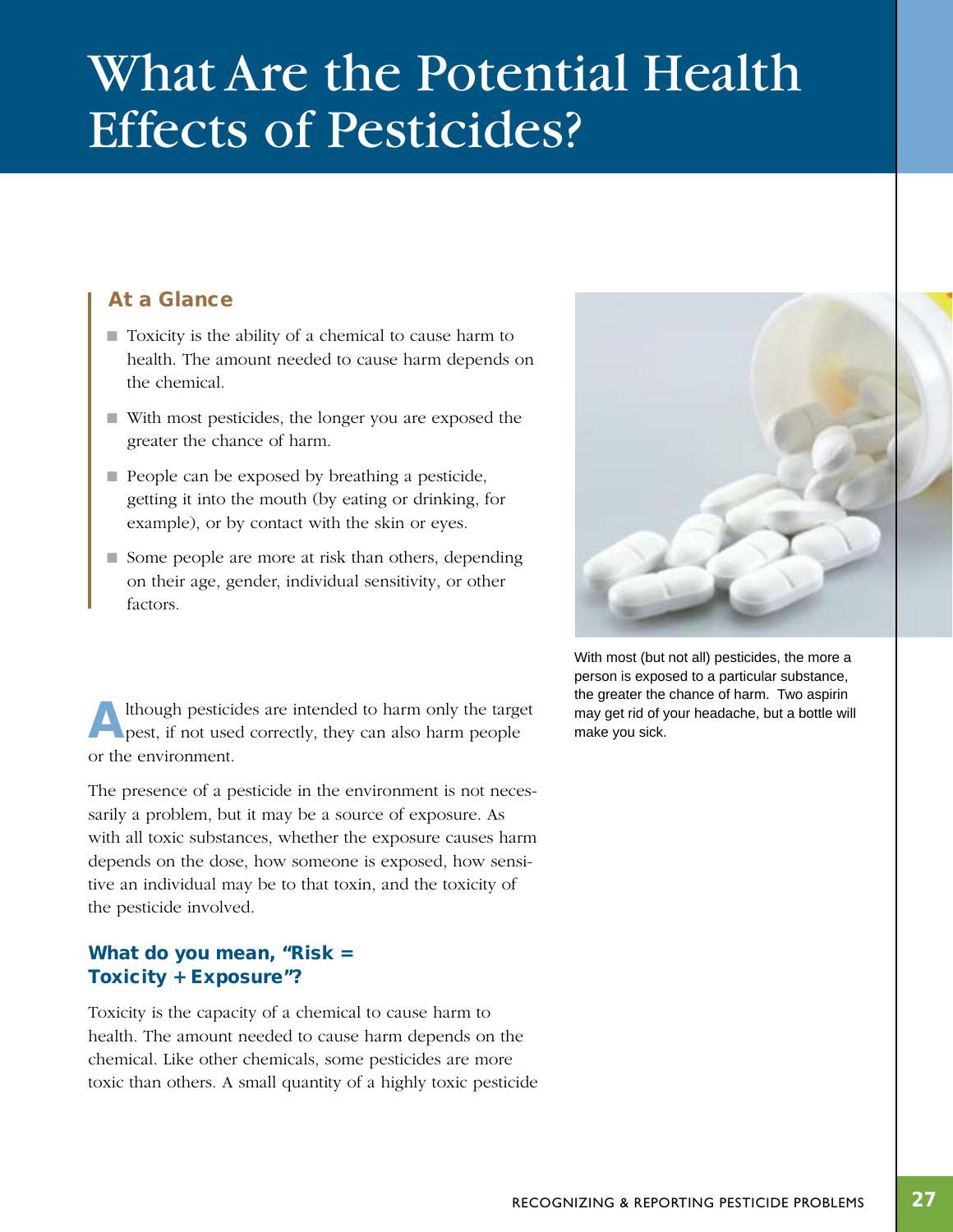<span id="page-29-0"></span>

Humans can be exposed to pesticides by breathing it, getting it into their mouth, or absorbing it through the skin.

can cause great harm, but almost any substance can cause harm in large enough doses. That's why, when we consider risk, we consider both the toxicity and your exposure to it (how, how much, how long).

With most (but not all) pesticides, the more a person is exposed to a particular substance, the greater the chance of harm. Two aspirin may get rid of your headache but an entire bottle will make you sick. And for some people, aspirin may be harmful even at low doses. The degree of harm depends on the chemical, the situation, and the person. The same is true of pesticides. Very small amounts of even the most toxic materials may do no or immeasurably small harm. Less toxic materials in large amounts can cause great harm.

## How are people exposed to pesticides?

People can be exposed to pesticides in three ways:

- Breathing (inhalation exposure).
- Getting it into the mouth or digestive tract (oral exposure).
- Contact with the skin or eyes (dermal exposure).

Pesticides can enter the body by any one or all three of these routes. Inhalation exposure can happen if you breathe air containing pesticide as a vapor, as an aerosol, or on small particles like dust. Oral exposure happens when you eat food or drink water containing pesticides. Dermal exposure happens when your skin is exposed to pesticides. This can cause irritation or burns. In more serious cases, your skin can absorb the pesticide into the body, causing other health effects.

Some pesticides evaporate more easily than others so they are more likely to be inhaled. Some break down quickly on surfaces; others last longer. A pesticide applied as a liquid spray may drift more easily than dry granules. A pesticide sealed in a trap is less likely to be eaten accidentally by a child or a pet. A dry pesticide plowed into the soil can be dangerous to groundwater, but is not as likely to drift through the air. All these factors affect the potential risk of human exposure and are considered when DPR makes rules for pesticide use.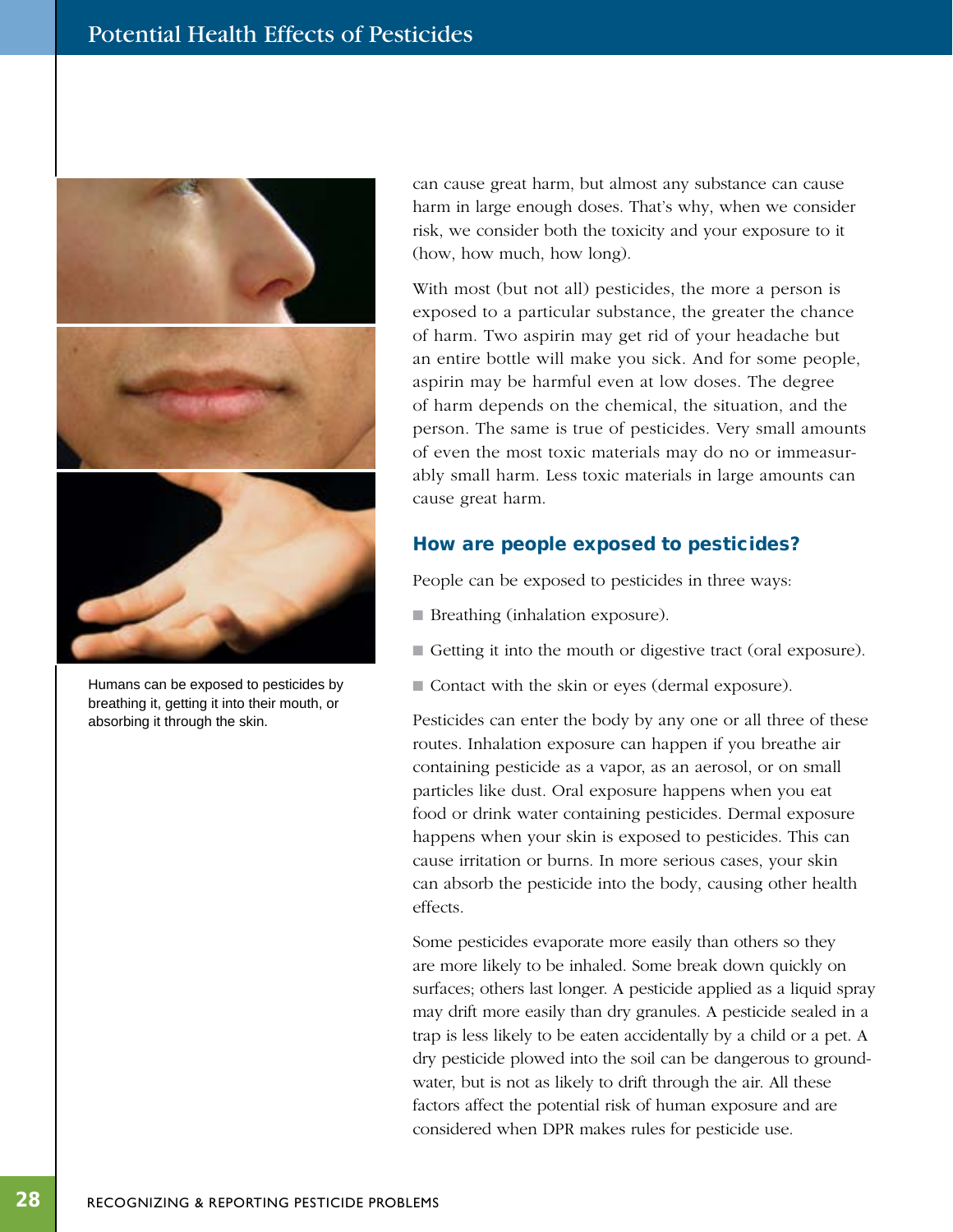## <span id="page-30-0"></span>Does how long you are exposed make a difference?

Generally, the longer or more often a person is exposed to a given amount of a pesticide, the greater the chance of harm. We at DPR consider both how long and how often someone might be exposed when we develop rules for pesticide use. For example, we know that fumigant pesticides slowly escape into the air during the hours or days after an application. (Fumigants are gaseous pesticides injected into the soil or released into buildings.) When we evaluate controls on fumigant use, we work to make sure people near an application, including workers and nearby residents, are protected over both short and long periods.

## Are some people more at risk than others?

Pesticides affect different people differently. Children may be more sensitive to some pesticides than adults. Compared to adults, they breathe in more air and eat more food relative to their body size, increasing their exposure.When they play on floors or lawns or put objects in their mouths, they increase their chance of exposure to pesticides used in yards or lawns. Also, their developing bodies may not break down some chemicals as effectively as adults.

People of any age with asthma or other chronic diseases may be more likely than healthy individuals to get sick after pesticide exposure. Some individuals are also more sensitive to the odor or other irritant effects of certain pesticides.

But no matter what their individual sensitivities, people in the greatest danger of pesticide illness are those whose exposure is highest, such as workers who mix or apply pesticides. People who use pesticides in their homes may also be overexposed and become ill, especially if they do not carefully follow the directions on the product label. People living near agricultural felds are more likely than urban residents to be exposed to farm chemicals (although their exposure may not necessarily be high enough to cause harmful effects).



Because they are smaller, children get a larger dose from a given exposure to pesticides. Regulators take this into consideration when they develop restrictions on pesticide use.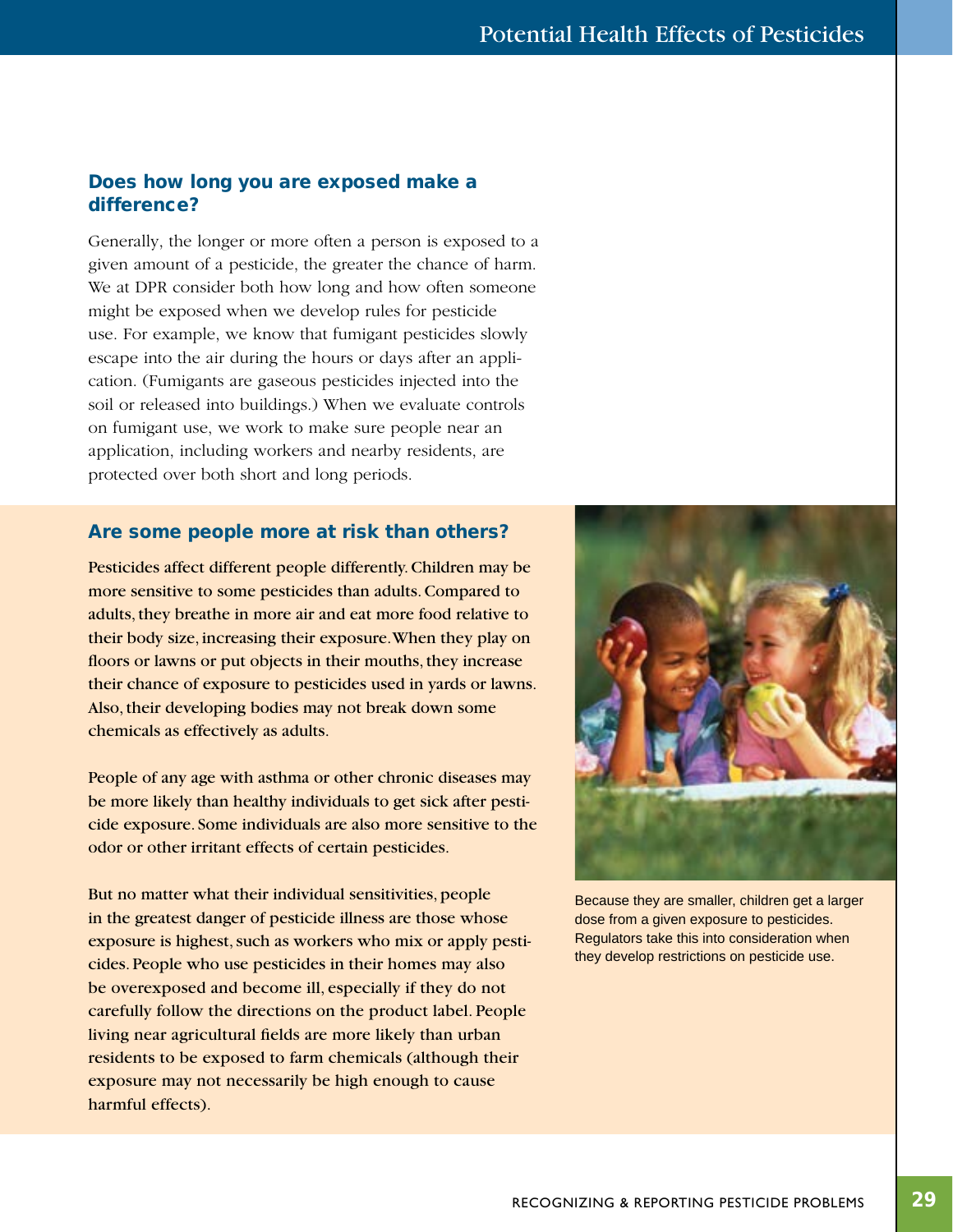This form will help you record your notes about a pesticide incident or illness. The information can help investigators fnd out what happened.

# GENERAL INFORMATION

*You do not need to provide personal information if you do not want to. You can fle a complaint without giving your name or the name of anyone else.* 

| Do you want a copy of the incident report mailed to you? $\square$ Yes $\square$ No |
|-------------------------------------------------------------------------------------|
|                                                                                     |
|                                                                                     |
|                                                                                     |
|                                                                                     |
|                                                                                     |

### DESCRIBE WHAT HAPPENED

Where the incident happened (please write in the street address or the general location) \_\_\_\_\_\_\_\_\_\_\_\_\_\_\_\_\_\_\_\_\_

\_\_\_\_\_\_\_\_\_\_\_\_\_\_\_\_\_\_\_\_\_\_\_\_\_\_\_\_\_\_\_\_\_\_\_\_\_\_\_\_\_\_\_\_\_\_\_\_\_\_\_\_\_\_\_\_\_\_\_\_\_\_\_\_\_\_\_\_\_\_\_\_\_\_\_\_\_\_\_\_\_\_\_\_\_\_\_\_\_\_

The date and time of the incident\_\_\_\_\_\_\_\_\_\_\_\_\_\_\_\_\_\_\_\_\_\_\_\_\_\_\_\_\_\_\_\_\_\_\_\_\_\_\_\_\_\_\_\_\_\_\_\_\_\_\_\_\_\_\_\_\_\_\_\_\_

Was it:  $\Box$  Indoors  $\Box$  Outdoors

|  | If it was indoors, was it: |  |  |  |
|--|----------------------------|--|--|--|
|  |                            |  |  |  |

At home At a school At work Other (please specify)\_\_\_\_\_\_\_\_\_\_\_\_\_\_\_\_\_\_\_\_\_\_\_\_\_\_\_\_\_\_

|  | If it was outdoors, was it: |  |  |
|--|-----------------------------|--|--|
|--|-----------------------------|--|--|

| $\Box$ In your back yard        | $\Box$ On your street         | $\Box$ In a park    |
|---------------------------------|-------------------------------|---------------------|
| $\Box$ In your front yard       | $\Box$ At a school playground | $\Box$ Along a road |
| $\Box$ In an agricultural field | $\Box$ Other                  |                     |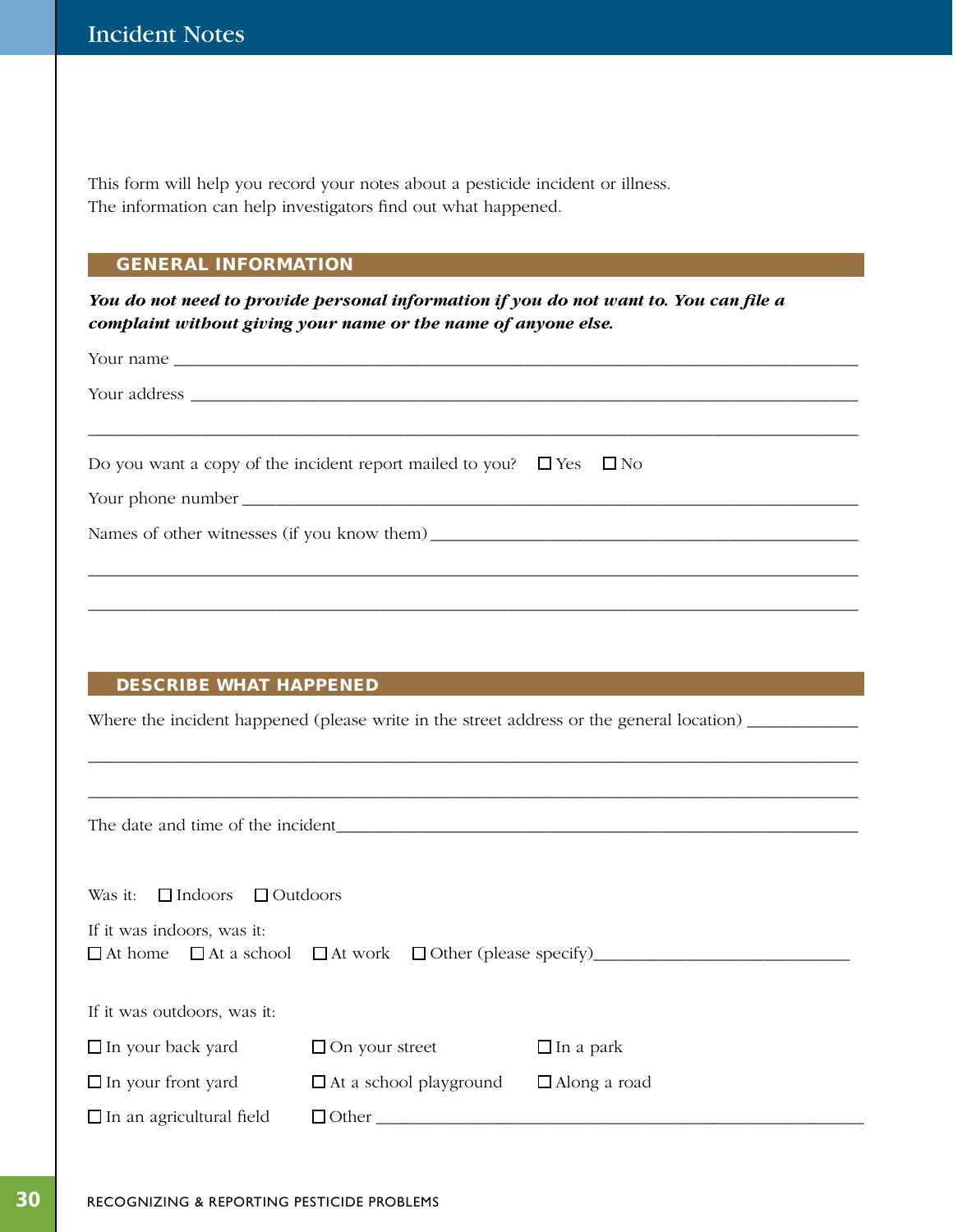|                                                                                                                                                                                                            | How far away were you?                                                       |                                                                                               |  |  |
|------------------------------------------------------------------------------------------------------------------------------------------------------------------------------------------------------------|------------------------------------------------------------------------------|-----------------------------------------------------------------------------------------------|--|--|
| What did you see? Describe what happened. For example, did you see a pesticide application nearby?<br>Was there a spill or a leak? Was the pesticide being sprayed? Being mixed? Transported? ____________ |                                                                              |                                                                                               |  |  |
|                                                                                                                                                                                                            |                                                                              |                                                                                               |  |  |
|                                                                                                                                                                                                            | If you saw it, describe the equipment being used to apply the pesticide      |                                                                                               |  |  |
|                                                                                                                                                                                                            | $\Box$ A tractor. Was the tractor spraying up or down? $\Box$ Up $\Box$ Down |                                                                                               |  |  |
| $\Box$ A hand-held or backpack sprayer $\Box$ A helicopter<br>$\Box$ An airplane                                                                                                                           |                                                                              |                                                                                               |  |  |
|                                                                                                                                                                                                            |                                                                              |                                                                                               |  |  |
|                                                                                                                                                                                                            | Did you see any dust or particles? $\Box$ Yes $\Box$ No                      |                                                                                               |  |  |
| Describe the weather:                                                                                                                                                                                      |                                                                              |                                                                                               |  |  |
| Wind<br>$\Box$ No wind                                                                                                                                                                                     | Wind direction from the:<br>$\Box$ North                                     | <b>Skies</b><br>$\Box$ Clear                                                                  |  |  |
| $\Box$ Light breeze                                                                                                                                                                                        | $\Box$ South                                                                 | $\Box$ Cloudy                                                                                 |  |  |
| $\Box$ Medium wind                                                                                                                                                                                         | $\square$ East                                                               | $\Box$ Foggy                                                                                  |  |  |
| $\Box$ Strong wind                                                                                                                                                                                         | $\square$ West                                                               | $\Box$ Raining/drizzling                                                                      |  |  |
| $\Box$ Gusty winds                                                                                                                                                                                         |                                                                              |                                                                                               |  |  |
|                                                                                                                                                                                                            |                                                                              |                                                                                               |  |  |
|                                                                                                                                                                                                            |                                                                              |                                                                                               |  |  |
|                                                                                                                                                                                                            |                                                                              | If you know the name of the company, utility, or government agency doing the application (for |  |  |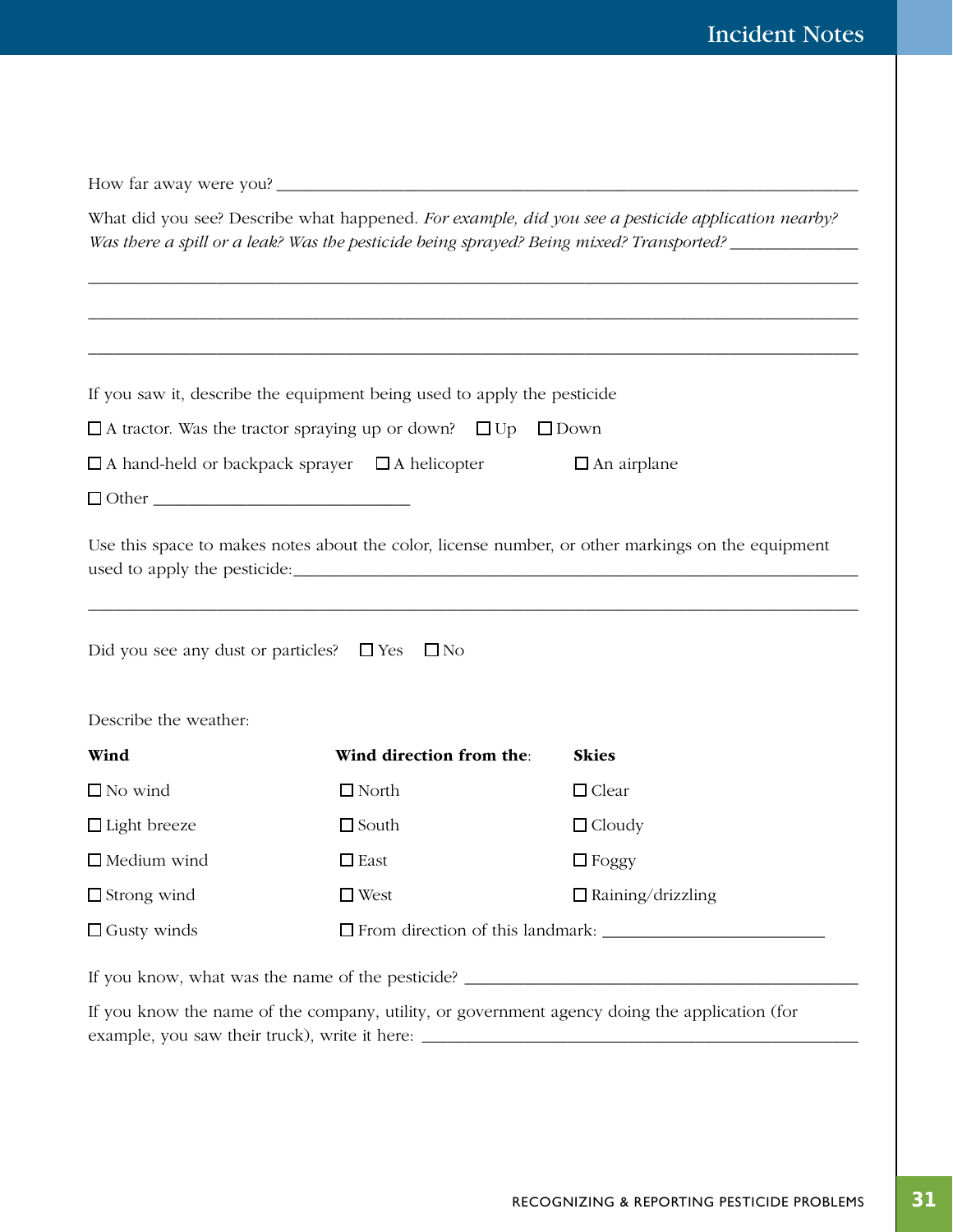# WHAT WERE THE EFFECTS?

Did you smell or taste anything unusual? If so, describe it as best you can. *Try to associate the odor with something familiar, like rotten eggs, sweet or sour chemicals, garlic, or chlorine. Some other descriptions are oily, metallic, sharp, burning, light or heavy.* 

\_\_\_\_\_\_\_\_\_\_\_\_\_\_\_\_\_\_\_\_\_\_\_\_\_\_\_\_\_\_\_\_\_\_\_\_\_\_\_\_\_\_\_\_\_\_\_\_\_\_\_\_\_\_\_\_\_\_\_\_\_\_\_\_\_\_\_\_\_\_\_\_\_\_\_\_\_\_\_\_\_\_\_\_\_\_\_\_\_\_

| Did you feel anything on your skin, eyes, or clothing? $\square$ Yes<br>$\Box$ No                                                                              |  |  |
|----------------------------------------------------------------------------------------------------------------------------------------------------------------|--|--|
| Did you inhale fumes? $\Box$ Yes<br>$\square$ No                                                                                                               |  |  |
| Was anyone injured? $\Box$ Yes $\Box$ No                                                                                                                       |  |  |
|                                                                                                                                                                |  |  |
| Name of the injured person, or the type of animal or plant injured.<br>(You don't have to provide names or other personal information, if you do not want to.) |  |  |
|                                                                                                                                                                |  |  |
| (If you know the names of other people who were injured, you can write them below)                                                                             |  |  |
| What were their symptoms? What part of the body was affected? How long did the symptoms last?                                                                  |  |  |
|                                                                                                                                                                |  |  |
|                                                                                                                                                                |  |  |
|                                                                                                                                                                |  |  |
| Did the injured person go to the doctor or to the hospital? If so, please list the name of the doctor or                                                       |  |  |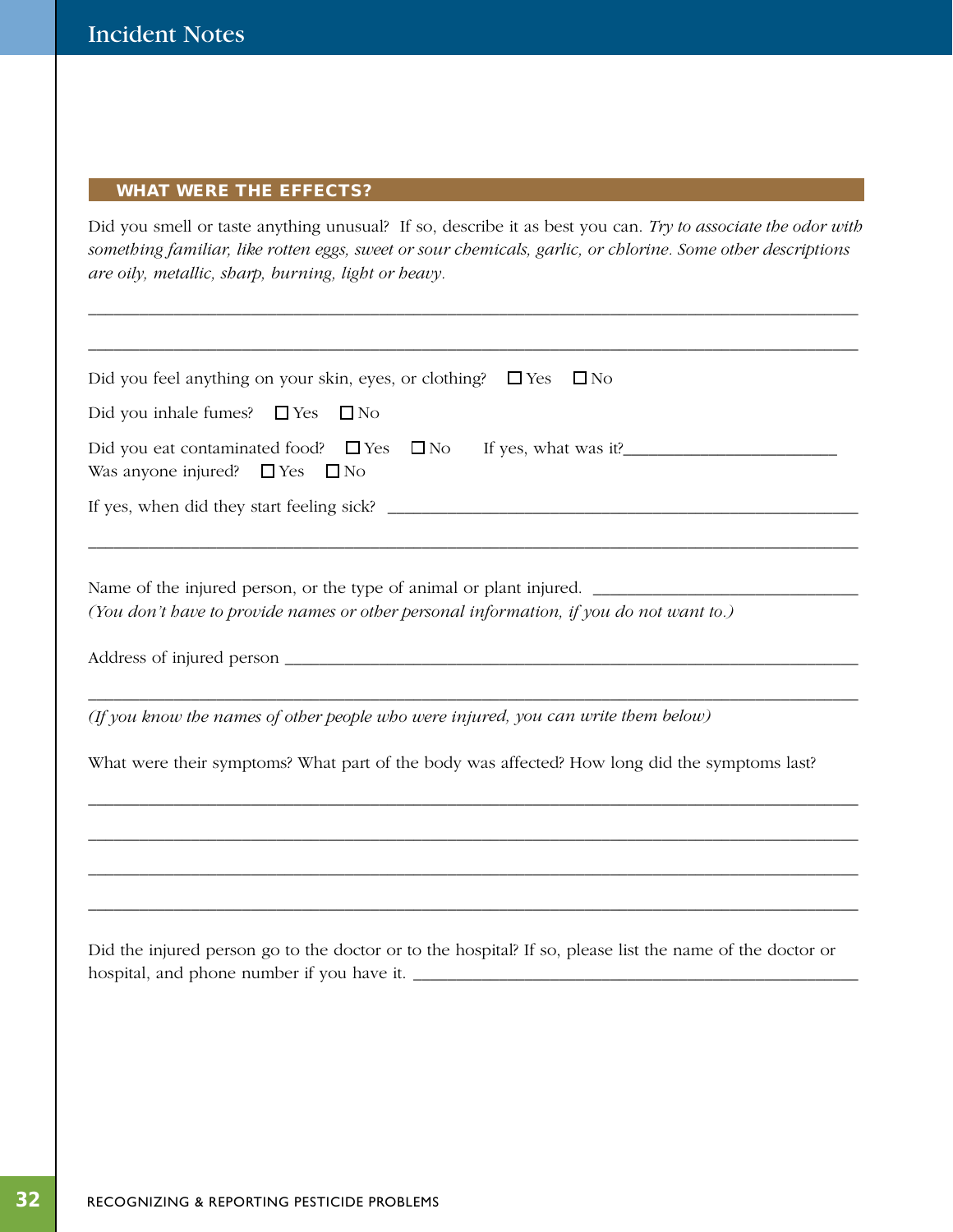Call your County Agricultural Commissioner if you have concerns about pesticide use in your area. Call the number below, or toll-free 1-87PestLine to be connected directly.

| Alameda                                                                       | 510/670-5232 | http://www.acgov.org/cda/awm/                                                                           |  |  |
|-------------------------------------------------------------------------------|--------------|---------------------------------------------------------------------------------------------------------|--|--|
| Amador                                                                        | 209/223-6487 | http://www.co.amador.ca.us/departments/agriculture                                                      |  |  |
| <b>Butte</b>                                                                  | 530/538-7381 |                                                                                                         |  |  |
|                                                                               |              | http://www.buttecounty.net/agriculturalcommissioner/Home.aspx                                           |  |  |
| Calaveras                                                                     | 209/754-6504 |                                                                                                         |  |  |
|                                                                               |              | http://www.co.calaveras.ca.us/cc/Departments/EnvironmentalManagementAgency/DepartmentofAgriculture.aspx |  |  |
| Colusa                                                                        | 530/458-0580 | http://www.countyofcolusa.org/index.aspx                                                                |  |  |
| Contra Costa                                                                  | 925/646-5250 | http://www.co.contra-costa.ca.us/1542/Agriculture-Weights-Measures                                      |  |  |
| Del Norte                                                                     | 707/464-7235 | http://www.co.del-norte.ca.us/departments/agricultural-department                                       |  |  |
| El Dorado/ Alpine                                                             | 530/621-5520 | http://www.edcgov.us/Ag/                                                                                |  |  |
| Fresno                                                                        | 559/600-7510 | http://www.co.fresno.ca.us/Departments.aspx?id=114                                                      |  |  |
| Glenn                                                                         | 530/934-6501 | http://www.countyofglenn.net/govt/departments/ag/                                                       |  |  |
| Humboldt                                                                      | 707/441-5260 | http://www.co.humboldt.ca.us/ag/                                                                        |  |  |
| Imperial                                                                      | 760/482-4314 | http://www.co.imperial.ca.us/ag/                                                                        |  |  |
| Inyo/Mono                                                                     | 760/873-7860 | http://www.inyomonoagriculture.com/index.html                                                           |  |  |
| Kern                                                                          | 661/868-6300 | http://www.kernag.com/                                                                                  |  |  |
| Kings                                                                         | 559/852-2830 | http://www.countyofkings.com/departments/agricultural-commissioner                                      |  |  |
| Lake                                                                          | 707/263-0217 | http://www.co.lake.ca.us/Government/Directory/Ag.htm                                                    |  |  |
| Lassen                                                                        | 530/251-8110 | http://www.co.lassen.ca.us/govt/dept/ag_comm/AgCmsn2.asp                                                |  |  |
| Los Angeles                                                                   | 626/575-5471 | http://acwm.lacounty.gov/                                                                               |  |  |
| Madera                                                                        | 559/675-7876 | http://www.madera-county.com/index.php/department-of-ag-home                                            |  |  |
| Marin                                                                         | 415/473-6700 | http://www.marincounty.org/depts/ag                                                                     |  |  |
| Mariposa                                                                      | 209/966-2075 | http://www.mariposacounty.org/index.aspx?nid=63                                                         |  |  |
| Mendocino                                                                     | 707/463-4208 | http://www.co.mendocino.ca.us/agriculture/                                                              |  |  |
| Merced                                                                        | 209/385-7431 | http://www.co.merced.ca.us/index.aspx?NID=944                                                           |  |  |
| Modoc                                                                         | 530/233-6401 | http://www.co.modoc.ca.us/departments/agricultural                                                      |  |  |
| Monterey                                                                      | 831/759-7325 | http://ag.co.monterey.ca.us/                                                                            |  |  |
| Napa                                                                          | 707/253-4357 | http://www.countyofnapa.org/AgCom/                                                                      |  |  |
| Nevada                                                                        | 530/273-2648 | https://secure.mynevadacounty.com/nc/cda/agcomm/Pages/Home.aspx                                         |  |  |
| Orange                                                                        | 714/955-0100 | http://ocagcomm.com/services/                                                                           |  |  |
| Placer                                                                        | 530/889-7372 | http://www.placer.ca.gov/Departments/Agriculture.aspx?c=31                                              |  |  |
| Plumas/Sierra                                                                 | 530/283-6365 | http://www.countyofplumas.com/index.aspx?NID=73                                                         |  |  |
| Riverside                                                                     | 951/955-3000 | http://www.rivcoag.org/DepartmentInformation/AgriculturalProgramsandServices.aspx                       |  |  |
| Sacramento                                                                    | 916/875-6603 | http://www.agcomm.saccounty.net/Pages/default.aspx                                                      |  |  |
| San Benito                                                                    | 831/637-5344 | http://cosb.us/county-departments/agriculture/#.U0cY8qKBUYI                                             |  |  |
| San Bernardino                                                                | 909/387-2105 | http://cms.sbcounty.gov/awm/Home.aspx                                                                   |  |  |
| San Diego                                                                     | 858/694-2741 | http://www.sdcounty.ca.gov/awm/                                                                         |  |  |
| San Francisco                                                                 | 415/252-3830 | http://www.sfdph.org/dph/EH/Agriculture/                                                                |  |  |
| San Joaquin                                                                   | 209/953-6000 | http://www.sjgov.org/agcomm/                                                                            |  |  |
|                                                                               | 805/781-5910 | http://www.slocounty.ca.gov/agcomm                                                                      |  |  |
| San Luis Obispo<br>San Mateo                                                  | 650/363-4700 |                                                                                                         |  |  |
|                                                                               |              | http://agwm.smcgov.org/                                                                                 |  |  |
| Santa Barbara                                                                 | 805/681-5600 | http://www.countyofsb.org/agcomm/                                                                       |  |  |
| Santa Clara                                                                   | 408/918-4600 | http://www.sccgov.org/sites/ag/Pages/ag.aspx                                                            |  |  |
| Santa Cruz                                                                    | 831/763-8080 | http://www.agdept.com/                                                                                  |  |  |
| Shasta                                                                        | 530/224-4949 | http://www.co.shasta.ca.us/index/ag_index.aspx                                                          |  |  |
| Siskiyou                                                                      | 530/841-4025 | http://www.co.siskiyou.ca.us/                                                                           |  |  |
| Solano                                                                        | 707/784-1310 | http://www.co.solano.ca.us/depts/agriculture/default.asp                                                |  |  |
| Sonoma                                                                        | 707/565-2371 | http://www.sonoma-county.org/agcomm/ag_division.htm                                                     |  |  |
| Stanislaus                                                                    | 209/525-4730 | http://www.stanag.org/                                                                                  |  |  |
| Sutter                                                                        | 530/822-7500 | https://www.co.sutter.ca.us/doc/government/depts/ag/aghome                                              |  |  |
| Tehama                                                                        | 530/527-4504 | http://www.co.tehama.ca.us/agriculture-dept                                                             |  |  |
| Trinity                                                                       | 530/623-1356 | http://www.trinitycounty.org/index.aspx?page=55                                                         |  |  |
| Tulare                                                                        | 559/684-3350 | http://agcomm.co.tulare.ca.us/default/                                                                  |  |  |
| Tuolumne                                                                      | 209/533-5691 | http://www.tuolumnecounty.ca.gov/index.aspx?NID=362                                                     |  |  |
| Ventura                                                                       | 805/388-4222 | http://portal.countyofventura.org/portal/page/portal/AgComm                                             |  |  |
| Yolo                                                                          | 530/666-8140 | http://www.yolocounty.org/general-government/about-us                                                   |  |  |
| programs-services/agriculture-and-weights-and-measures/agriculture-department |              |                                                                                                         |  |  |
| Yuba                                                                          | 530/749-5400 | http://www.co.yuba.ca.us/departments/ag/                                                                |  |  |

*Note: If the number has changed and you have difficulty connecting, call 1-87PestLine to be connected directly.*